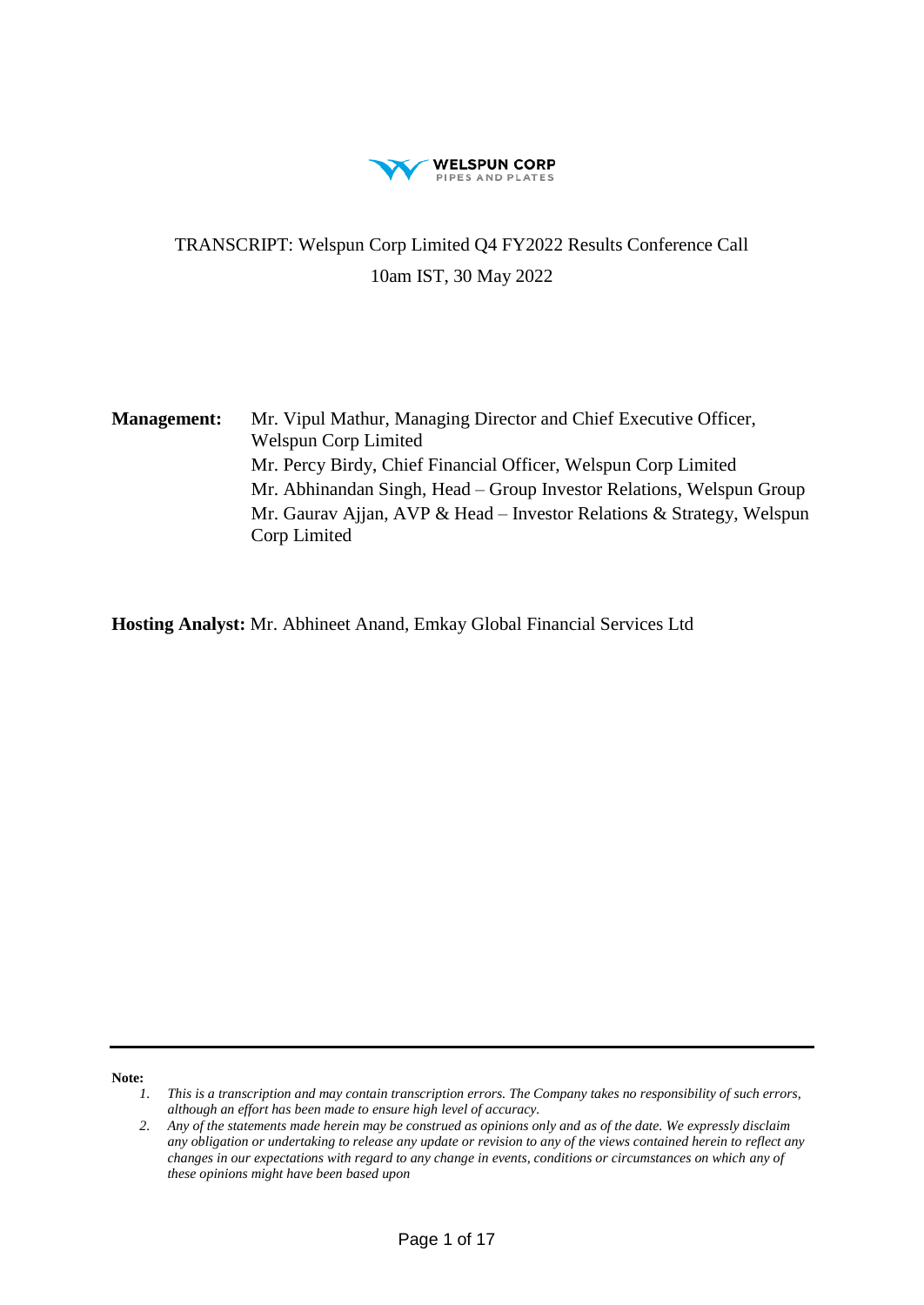

| <b>Moderator:</b>        | Good morning, ladies, and gentlemen, welcome to the Q4 FY22 Results Conference Call of<br>Welspun Corp Limited hosted by Emkay Global Financial Services. As a reminder, all<br>participant lines will be in the listen-only mode, and there will be an opportunity for you to<br>ask questions at the end of today's presentation. Should you need assistance during the<br>conference call, please signal an operator by pressing '*' then '0' on touchtone phone. Please<br>note that this conference is being recorded. |
|--------------------------|-----------------------------------------------------------------------------------------------------------------------------------------------------------------------------------------------------------------------------------------------------------------------------------------------------------------------------------------------------------------------------------------------------------------------------------------------------------------------------------------------------------------------------|
|                          | I now have the conference over to Mr. Abhineet Anand from Emkay Global Financial<br>Services. Thank you, and over to you, sir.                                                                                                                                                                                                                                                                                                                                                                                              |
| <b>Abhineet Anand:</b>   | Thanks, Lizann. I am Abhineet Anand. Let me first thank the management of Welspun Corp<br>for giving us this opportunity to host the call. I will hand over to Mr. Abhinandan Singh Head<br>Group Investor Relations. Over to you, sir.                                                                                                                                                                                                                                                                                     |
| <b>Abhinandan Singh:</b> | Thanks, and good morning, everyone. On behalf of Welspun Corp Limited, I welcome all of<br>you to the company's Q4 and full year FY 2022 earnings conference call. We have with us<br>today, Mr. Vipul Mathur, Managing Director and CEO; and Mr. Percy Birdy, Chief Financial<br>Officer of Welspun Corp Limited. Along with us, we also have Gaurav Ajjan who heads<br>Invested Relations for Welspun Corp Limited.                                                                                                       |
|                          | We will, as you will start this forum with opening remarks by Mr. Vipul Mathur, and after<br>that, the floor will be open for your questions. Should you have any queries that remain<br>unanswered post today's earnings call you can reach out to either Gaurav or myself. Our<br>contacts are available both on the press release as well as our website.                                                                                                                                                                |
|                          | With that let me hand over the floor to Mr. Vipul Mathur, MD and CEO, Welspun Corp.<br>Over to you.                                                                                                                                                                                                                                                                                                                                                                                                                         |
| <b>Vipul Mathur:</b>     | Thank you. Good morning, everyone. Thank you very much for taking time out today on<br>Monday morning. Welcome to our Q4 and FY '22 conference call. First, let me take you<br>through the key highlights of our operational and financial performance during the quarter<br>ended 31, March 2022.                                                                                                                                                                                                                          |
|                          | Please note that in line with accounting standards, all prior figures, including the year ended<br>March 31, 2021, have been reinstated after consolidation of our demerged steel undertaking<br>of WSL and WSSL. Some of the key highlights are, we have won the single largest order<br>valued at INR 5,000 crore plus for supply of pipes in the U.S. market.                                                                                                                                                            |
|                          | Our current order book stands at close to 925,000 tonnes at the start of this year with an<br>active bid book of 1.2 million tonnes. Our revenue for operations for Q4 FY '22 stand at INR<br>2,011 crore, up 39% quarter-on-quarter. Our sales volume on quarter-on-quarter basis is line<br>pipes is up by 58%, billet is up by 65% and SS pipe is up by 32%. We have achieved a<br>consolidated EBITDA of INR 1,023 crore for FY 2022.                                                                                   |
|                          | Let me give you some outlook, and brief update as how and where we see the market and<br>what are the key drivers for our growth. I'm sure all of you are monitoring very closely. The<br>invasion, the turmoil -- the political turmoil, which is happening in the Ukraine -- in the<br>region of Ukraine. This has been driving up the global energy market prices to an<br>unprecedented level. We have seen the crude oil prices remaining above \$100.                                                                 |
|                          | The sanctions on Russia has contributed to the rising crude prices with significant market<br>uncertainties about the potential for future supply disruptions. Even the gas prices in Europe<br>and Asia have also gone up in tandem and are now currently around \$25 MMBtu. And while<br>they are around \$9 per MMBtu in U.S.                                                                                                                                                                                            |
|                          | In this adversity, there are a couple of opportunities which have emerged, and we are seeing<br>a surge, a tailwind in terms of our line pipe export business, and right now we are in active<br>discussion for several orders in the export market, which has seen an improvement of the<br>prospects for the pipelines due to oil high price, increase of energy demand and Europe<br>looking to diversify its energy supply. As regards India, the government has set up a -- has                                        |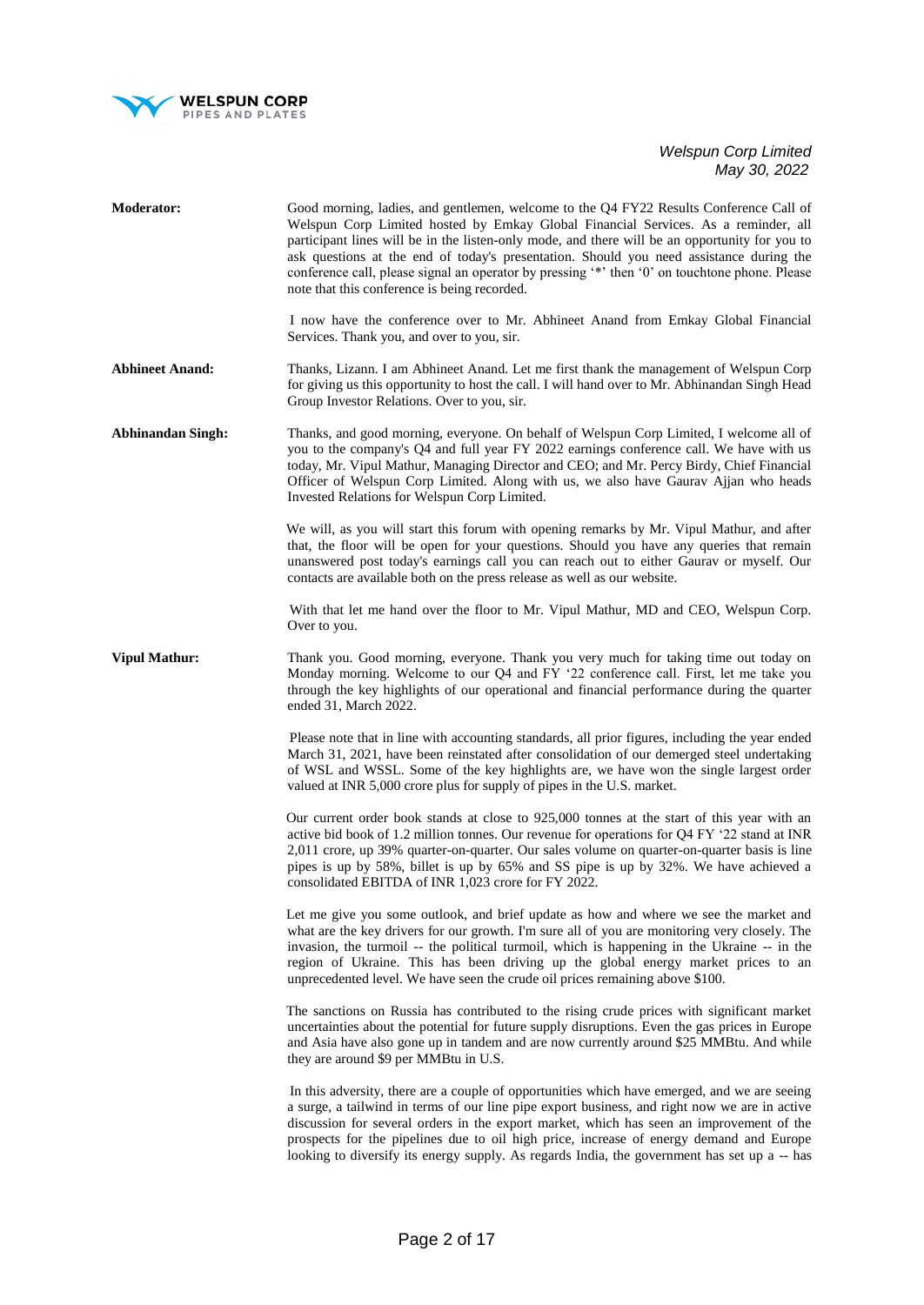

set a target to raise the share of natural gas in the energy mix to 15% by 2030 from about 6.7% now.

 Various steps have been taken by government in this direction, including expansion of natural gas grid pipeline, expansion of city gas distribution network, setting up LNG terminals, etc.

 The PNGRB, which is the Petroleum and Natural Gas Regulatory Board has authorized approximately 34,000 kilometers length of natural gas pipeline across the country. Out of the 20,000 kilometers length of natural gas pipeline, including spur pipelines are operational, and the total of 15,000 odd kilometers length of pipeline are under various stage of construction.

 The length of operational pipelines have increased from 16,000 kilometers in March 2019 to 20,000 kilometers in December 2021. PNGRB has also authorized 268 geographical areas for development of CGD network in the country. Further letters of intents have been issued for 21 geographical areas also PNGRB has launched 11 CGD bidding ground for development of CGD network. After that, the CGD networks will potentially cover 98% population and 88% geographical area of the country.

 The number of CNG stations established by various authorized entities have increased from 1,700 in March 2019 to 3,800 in January of 2022. The pipelines being laid by the CGD entities have also increased from 162,000-inch kilometers to 353,000-inch kilometers as of January '22.

 The CGD sector is still in a nascent stage in India, and the demand for ERW pipes is likely to remain healthy going forward. The Pradhan Mantri Krishi Sinchayee Yojana, the Umbrella Irrigation scheme launched in 2015 will provide central grants to the state government - irrigation benefits program, and Har Khet Ko Pani. This will continue till 2026 with a total funding requirement of almost INR 93,000 crore.

 The plan includes INR 37,000 crore central assistance to state and INR 20,000 crore debt servicing for past loans availed under PMKSY scheme. States are also expected to part for in the scheme. So, the total additional irrigational potential created during 21-26 under AIPB scheme is almost 14 lack hectare. Apart from focus completion of 60 ongoing projects, including 30 lakh hectare command area, additional projects will also to be taken up. The inclusion criteria has been relaxed for the project under tribal and drought prone areas.

 The coordinated focus by the central and the state government in irrigation is expected to drive the demand for the large diameter spiral pipes. The government has levied an export duty of 15% on all major steel products to drive volumes to the domestic market and make steel price affordable for domestic consumers like auto, MSEs, infrastructure, line pipes, etc.

 The procurement of steel which has become a challenge in the past and by virtue of this measure would boost availability in the domestic market. So, in India, if we see, we are looking for an upsurge in demand in line pipe, both in the oil and gas sector, the CGD sector, and the water sector.

 Coming to the U.S. As you are aware, we recently announced the single largest order we had booked in our U.S. market. With the clean energy transition interrupted due to soaring prices and the disruption crossed by geopolitical events in Europe there is a clear revival for fossil fuels in the U.S. market. Government is now releasing strategic reserves, lining up new supplies and urging oil and gas producers to pump up production.

 As a result, we have seen an increase in exploration, the distribution network creation for shale oil and gas in U.S. has seen a resurgence after almost two years of lull coupled with administration permitting woes. U.S. is now focusing on boosting -- focused on boosting oil and gas supply within the country, but also trying to provide a much-needed backup to Europe for critical gas supplies, which has been on the tenter hooks considering the huge supply dependence on Russia.

We have seen Permian Oil & Gas in U.S., a big gainer in terms of its contribution in this resurgence. Oil excavation in the West Texan Basin has shot up upwards of almost 5.2 billion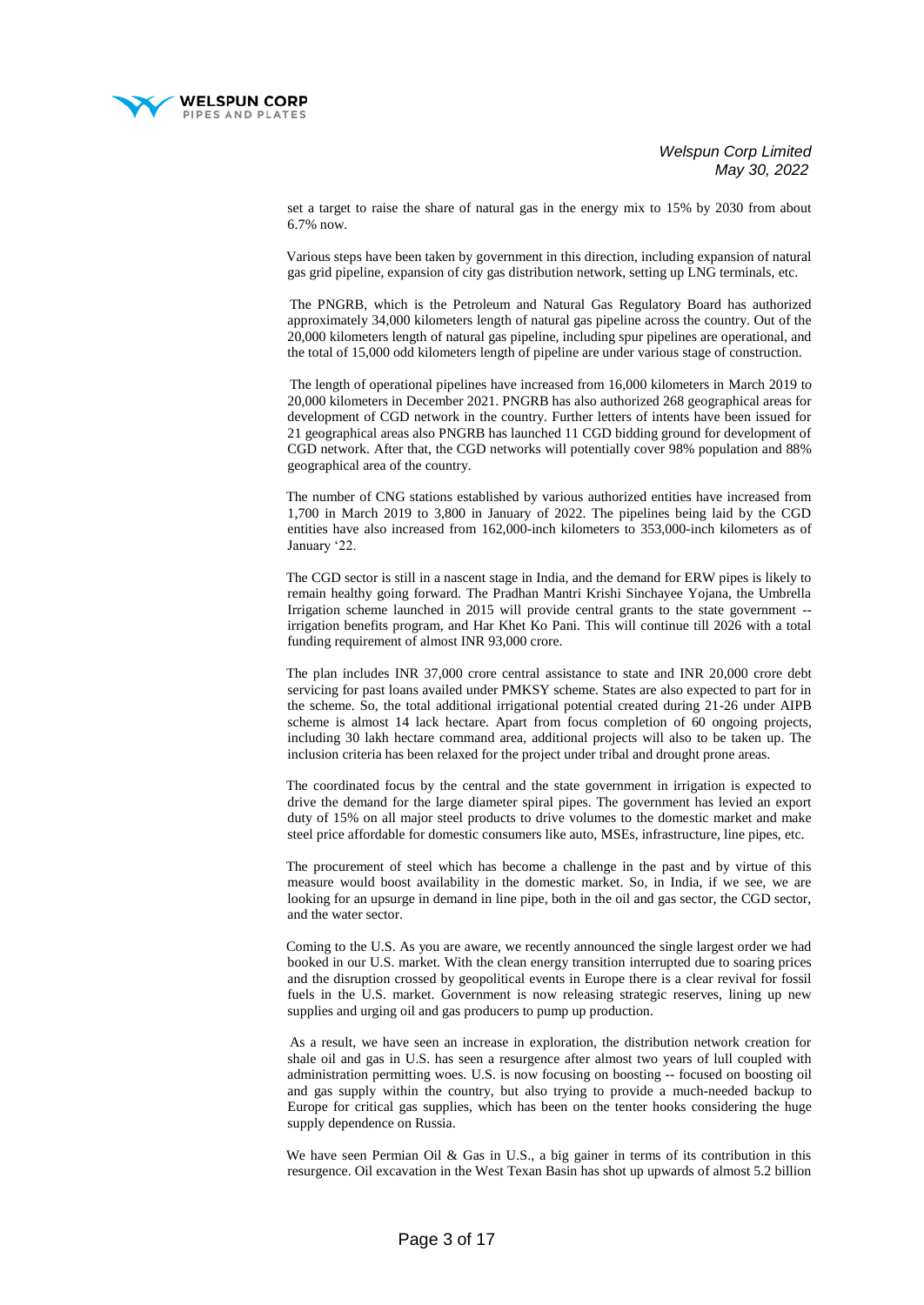

barrels a day, thereby creating a need to evacuate both oil and gas through some potential long distance, large diameter pipelines.

 As I said earlier, we recently announced winning of the single largest order in the history for supply of pipes valued at INR 5,000 crore plus in the U.S. This order is for supply of almost 325,000 tonnes of large diameter quoted pipes for transporting natural gas from Permian Basin to Houston. The pipes for this order will be produced from our Little Rock plant in the U.S., and the same will be executed over a period of 12 months, commencing H2 of FY 2023. This large new order from the US comes on the back of another win we have now in April '22 of our 26,000 tonnes order from a longstanding customer in North America.

 Saudi, with the surging oil pricing, we are confident that the further opportunities will arise both in the oil and gas sector. Also, water continue to be their key focus area, and we are seeing a huge demand coming up in this sector as well. Saudi Aramco aims to boost its CAPEX from \$40 billion to \$50 billion in 2022 with further growth expected until around the middle of the decade.

 CAPEX in 2021 was almost close to \$32 billion, an increase of 18% over 2020. It plans to raise crude oil, maximum sustainable capacity to 13 million barrels a day by 2027 and want to boost gas production by more than 50% by 2030. Saudi Arabia is also planning to partner with private sector to deliver 3,500 kilometers of new water transmission pipelines that will distribute more than 4 million cubic meters per day of desalinated water and will require a total investment of almost \$16 billion. The projects are the first water transmission PPP projects in the Middle East, and will be the first water transmission scheme globally to be tendered as separate concession contract without being bundled along with a water supply project.

**Moderator:** Ladies and gentlemen, thank you for patiently holding. We now have the line for the management reconnected over to you, sir.

**Vipul Mathur:** My sincere apology for this disruption. I don't know where did I lose but let me restart with our new acquisition Welspun Speciality Solutions Limited. As I said, WSSL has seen a sustained improvement in performance in FY 2022 and obtained several new customer approvals. SS Pipe volumes were higher by 82% in Q4 of FY '22 and higher by 50% in full financially 2022 compared to the corresponding period of the previous year.

> The company restart its steel melting operations during Q3 FY '22, which has helped mitigate challenges being faced in raw material procurements in -- logistics. WSSL continues to win order both in domestic and export market. In addition, it continues to reap benefit out of countries, Make in India indigenization projects with several private and PSU companies. Increasingly customers are preferring to source locally, which is favorable for the country and the company.

> During the quarter WSSL successfully executed, one, completed the development and manufacturing of SS 347H grade Shot Peened Pipe. It's a very high value-added product. Established extrusion and cold finishing for Super Duplex stainless steel tubes and dispatched its first order. Manufactured 6-inch diameter pipe with stringent acceptance criteria for the critical nuclear power plant project.

> We also entered into another niche market segment by successfully executing first lot of heat exchanger tubes in SS 317L grade again a very highly value-added product and delivered the first order for the prominent company in the fertilizer industry. So, we are now making our presence felt across the spectrum where these SS pipes are being used.

> I would also like to take this opportunity to give you on the few business updates apart from the business. One dividend, the Board has recommended a final dividend of INR 5 per share for FY '22, which will be paid immediately after the AGM. During Q2 FY '22 the company paid a dividend of INR 130 crore. The dividend amount declared per share for FY '21 was 100% of face value at INR 5 per share.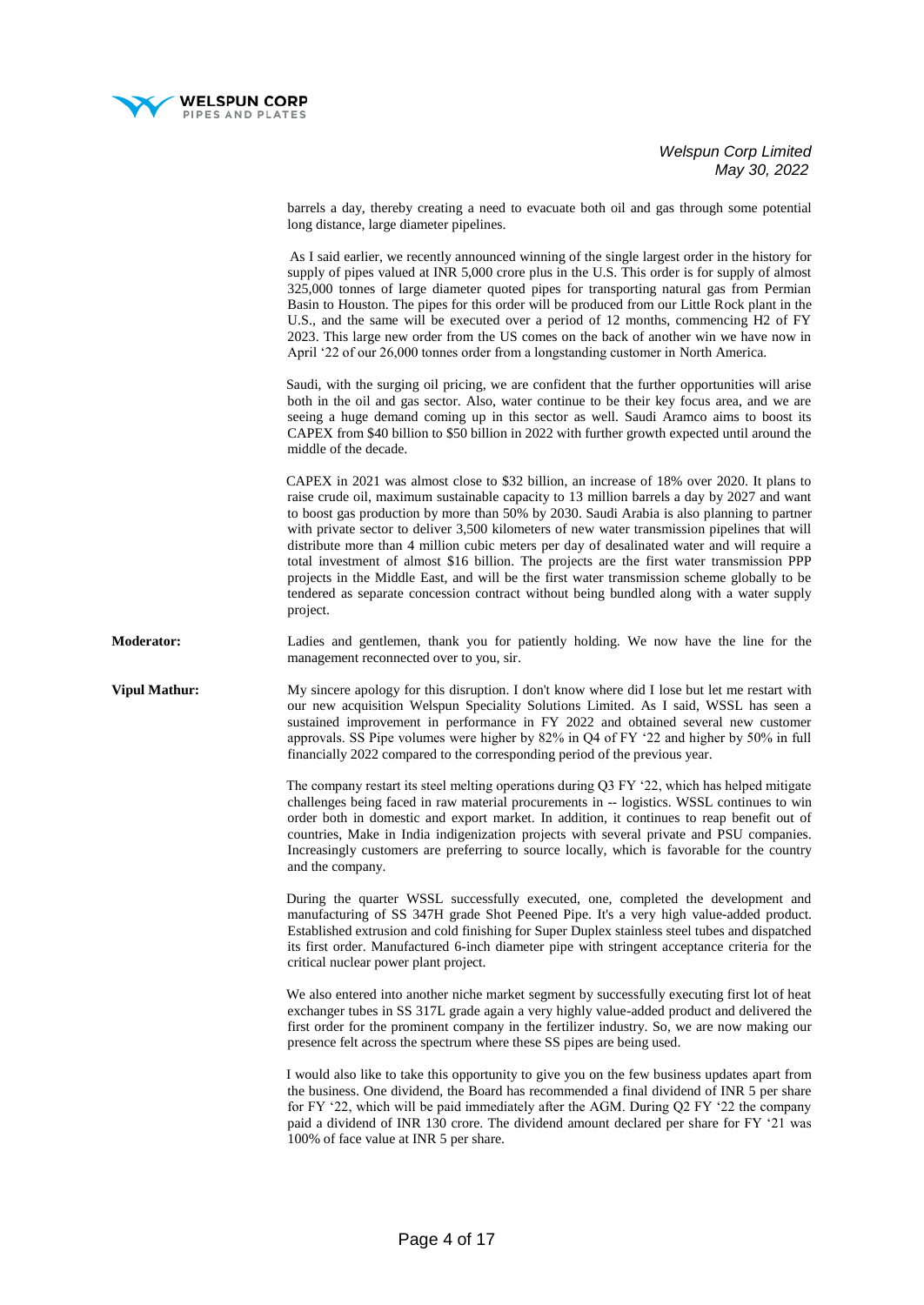

 The corporate tax rate, just to add it is the third year in continuation that the company is paying in excess of 100% dividend. Second, corporate tax rate. The company has fully utilized its existing tax credits in the FY '21 and has switched to the new corporate tax rate of 25.17% in the FY '22 from 35% in India.

 IPO, during the quarter, the company announced a successful listing of joint venture company in the Kingdom of Saudi Arabia, the East Pipe Integrated Company, EPIC on the Saudi Exchange. The final -- at a final price of SAR 80 per share. Post the IPO WCL owes 35.1% through its step-down subsidiary in Mauritius and will continue to be the largest shareholder in EPIC. Welspun Holding Mauritius received gross rupees of almost SAR 252 million and has shown as a gain -- and that has been shown as the gain of INR 360 crore and the other income in our consolidated P&L account.

 Next, merger updates. The acquisition of steel business of Welspun Steel Limited. The transaction was completed on 16th of March 2022, with an appointed date of April 1, 2021. In line with the accounting standards all prior figures including for the year ending March 31, 2021, has been restated after consolidation of the demerged steel undertaking of WSL and WSSL.

 Now, I want to turn my focus on the business growth and the diversification. WCL growth strategy entails creating a diversified product portfolio, repurposing its businesses to add new target segments, expand its offering to address both B2B and B2C market and making well considered strategic acquisitions. The diversification into the B2C segment will help the company to significantly expand its base, enhance its brands, penetrate new markets, build a distribution network, and provide opportunities to develop new products.

 In this regard, we have acquired a polymer company called BAPL, the senior secure unlisted non-convertible debenture with an outstanding amount of INR 1,176 at a purchase consideration of INR 403 crore by wholly owned subsidiary viz. Mahatva Plastic Products and Building Materials Private Limited.

 Update on the ductile iron pipe. As announced in October 2020, given the industry prospect and synergies with our existing businesses we are setting up a greenfield facility at Anjar to enter DI Pipe business. We expect to be ready with our product offering at the end of this quarter. This is -- there is a big focus on creating drinking water supply in the country through government programs.

 In the union budget, the finance minister, earmarked INR60,000 crore for the Jal Jeevan Mission that aims to provide portable water to 3.8 crore household in '22-23. Overall, the Jal Shakti Ministry was allocated a total amount of INR 86,000 crore higher than from INR 69,000 crore allocated in the previous fiscal year.

 Furthermore, our internal forecast based on interaction with various potential customers and industry participants indicate a robust demand for the DI pipe over next five to seven years. Due to the improvement to the project plan and inflation, the project cost has been revised from INR 1,550 crore to INR 1,900 crore.

 Some of the major reason for the variance are, we undertook some design changes for productivity improvement and increase safety. We also augmented, we also took this opportunity to augment and increase the capacities of blast furnace, Sinter, Coke, and DI plant itself. Originally, we had thought about an oxygen plant on the BOOT model, but we have now decided to set up on our own.

 Also in terms of energy neutrality and energy efficiency we have also embedded into now our scheme of things. The blast furnace gas directly to the power plant to reduce carbon emission. Also the cost escalation for the key inputs commodities like steel, TMT, cement, ocean freights etc., has also impacted in the upward revision of the project cost.

 We have also in order to retain and expand our talent base, we have also invested heavily in terms of creating and expanding residential infrastructure for our staff and associates. The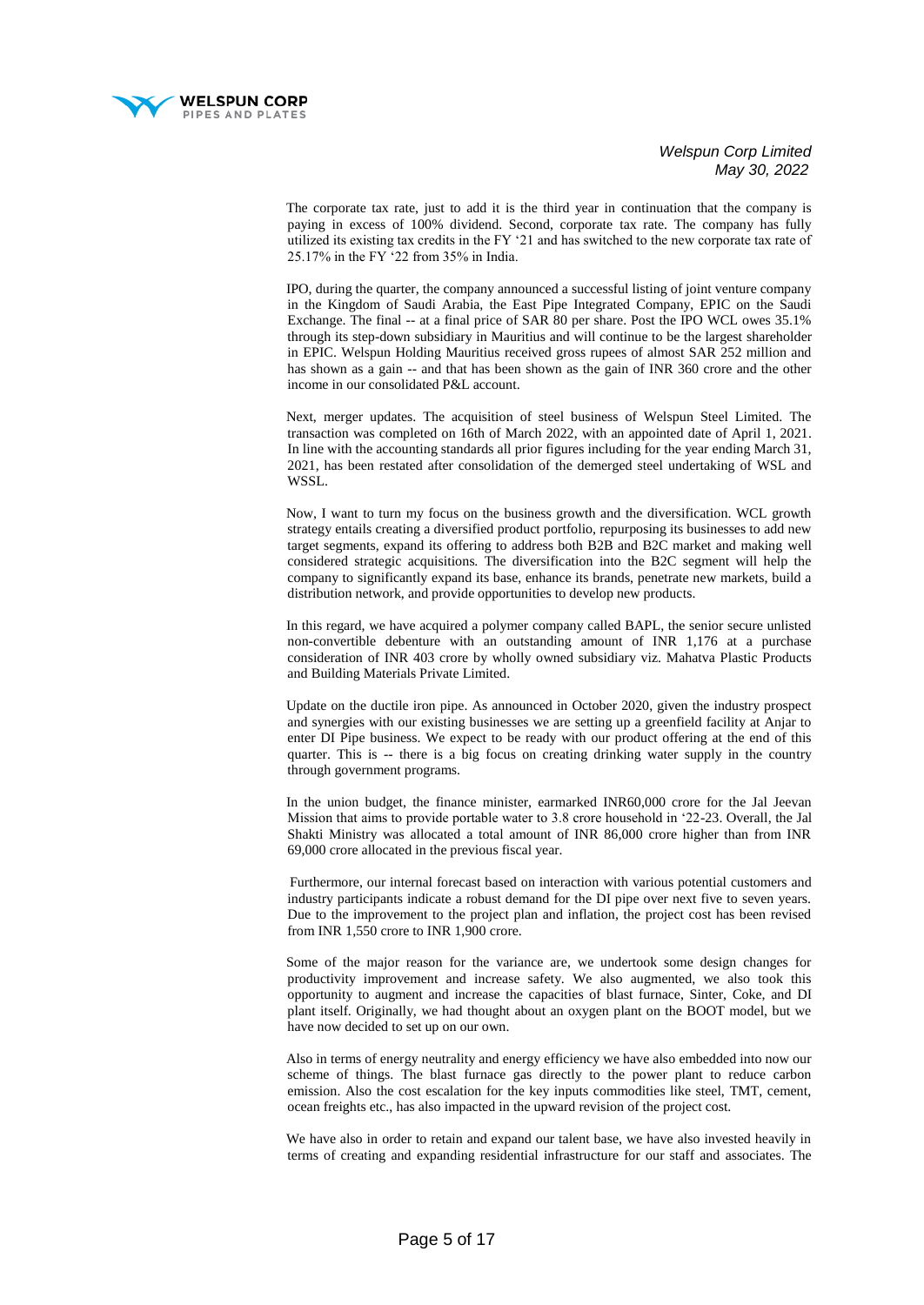

project viability continues to be healthy with the increased investment being offset to productivity gains and increased realization for DI pipes.

 The long steel product. The demand for long steel products will be supported by increased government spending on infrastructure. The union budget '22-23 has seen an increase of 36% on Y-o-Y basis in allocation of CAPEX at INR 7.5 lakh crore. The budget has infrastructure pushed towards seven engines roads, railways, airports, ports, mass transport, waterways, and logistics.

 The allocation for various schemes like Pradhan Mantri Awas Yojana for housing will have a positive impact on long steel players. The government has a fixed objective of increasing rural consumption of steel from the current 19.6 kg per capita to 38 kg per capita by 2030-31. Our forward integration plan of setting up a TMT bar plant at Anjar with the capacity of 350,000 tonnes is on track and we expect to begin the commercial operations by July of 2022.

 I also want to take this opportunity that the efforts which the company is doing in terms of sustainability and towards the ESG initiatives. During the year, we have taken several ESG interventions aligned with the global ESG standards. WCL was ranked 13 among the 41 companies included and at a 68 percentile in S&P Global DJSI Index.

 Our key focus areas moving forward are the management of Greenhouse inventory, the task force on climate related financial disclosures, we have significantly improved our governance structure, including we have created an ESG committee at the Board level, we have separated the role of board chairperson and managing directors, we have fully independent audit committees and NRCs.

We have expanded the stake -- scope of expanded the scope of stakeholder relationship committees. We have appointed a lead independent director to strengthen Board structure. Apart from that, there have been a serious and very focused approach in terms of ethics and compliance, strengthening of our supply chain and highest level of transparency and disclosures. I'm sure that all these initiatives are the key expectations by all our investors and we are absolutely on track in terms of meeting that.

 With this I would like to conclude my opening remark. We'll be happy to take any questions. I open the floor for the questions, please. Thank you.

**Moderator:** Thank you. The first question is in the line of need of Nirav Shah from GeeCee Investments. Please go ahead.

**Nirav Shah:** Yes. Hi, good morning, sir. Thanks for the opportunity. So, I have few questions. Sir, firstly, I mean, if I look at the core operating performance of the company it seems a little weak compared to -- even if we compare to the previous quarter. So, it seems that the core line pipe performance has been weak. So, one of reasons or that for this performance?

> And also it seems on from the annual numbers that the DRI and Billet performance is also slightly weakened. So, if you can just clarify that as well, please?

**Vipul Mathur:** *Yes. Thank you, Nirav. Thank you, Just on the line pipe performance, I think so, I would not* say the performance has been weak. I think, so it has been more or less stable. I think there were a couple of factors which has impacted. Number one, if you look at it that in the very first quarter of this financial year, we had the impact or the residual impact of pandemic impacting this. Number one.

> Then thereafter, we have seen an unprecedented rise in the commodity steel pricing and which has impacted the procurements at a significant level. I think so these two factors were dominant and they are getting reflected. But I think so as we are coming out of it now, when the -- both the pandemic element is also behind us, and also when the commodity pricing also seems to be cooling off significantly I'm sure that this performance is going to go up from here-on.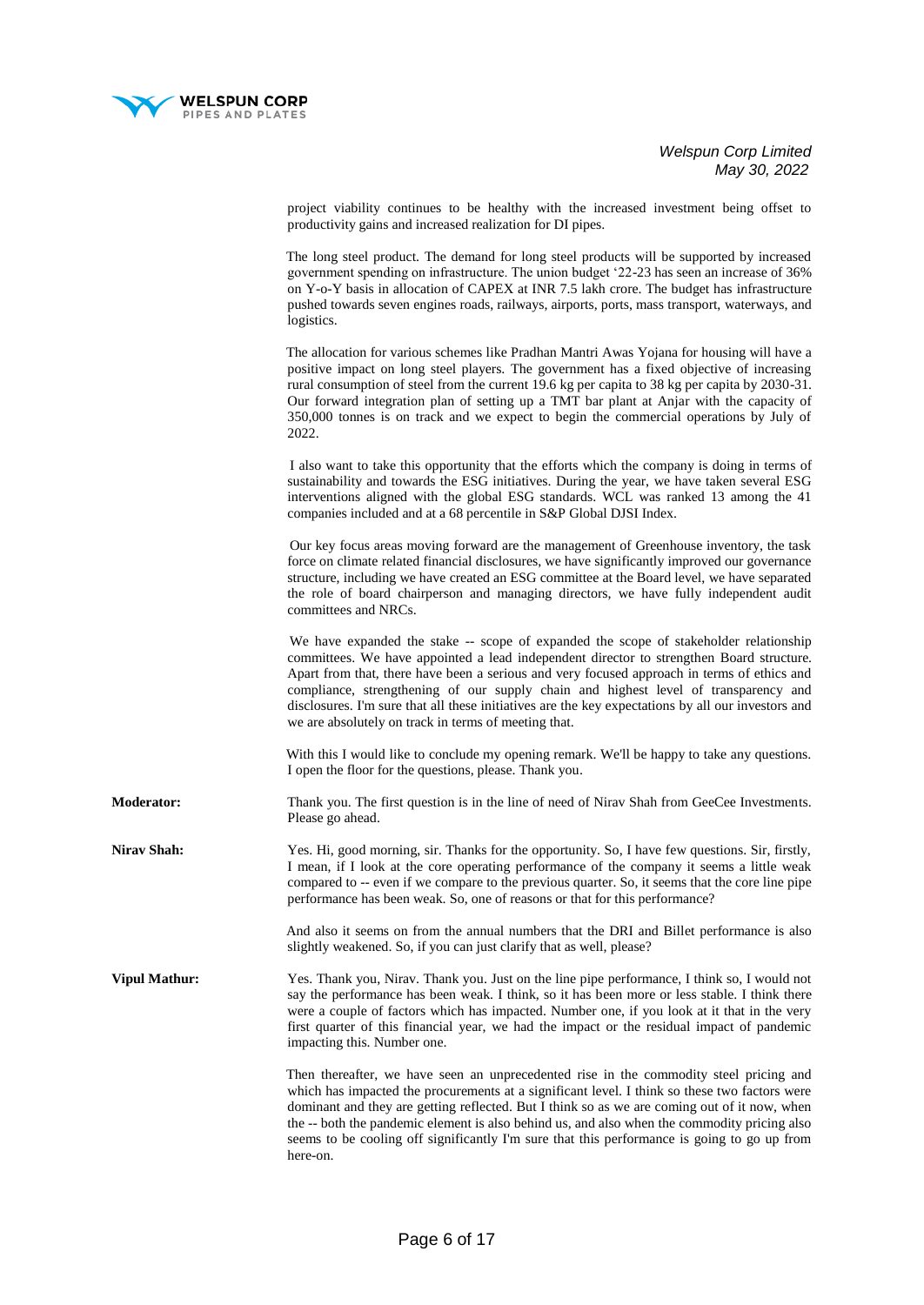

| <b>Nirav Shah:</b>   | Got it. So, second question is, I mean, congrats on the largest order win for us of 325,000<br>tonnes from U.S. facility. And since this is a large DI order, does it mean that now at least for<br>the next three, four quarters our only inflows will be on the ERW segment? And as we are<br>largely booked on the HSAW segment?                                                                                                                                                                                                                                                          |
|----------------------|----------------------------------------------------------------------------------------------------------------------------------------------------------------------------------------------------------------------------------------------------------------------------------------------------------------------------------------------------------------------------------------------------------------------------------------------------------------------------------------------------------------------------------------------------------------------------------------------|
| <b>Vipul Mathur:</b> | That's absolutely correct assumption. I think so with the largest order what we have at this<br>point in time, we would be booked till at least the third quarter of the next financial year, if<br>not. And I'm sure there are multiple opportunities, which are also getting further created out<br>there, which will see a continued engagement in the U.S. market for the next couple of years.                                                                                                                                                                                          |
|                      | As I was telling in my opening call, we are seeing a complete resurgence in the U.S. market<br>at this point in time. In my investor calls, I have always mentioned and maintained that in the<br>second half of this year we will see the resurgence, and we are seeing that. And very clearly it<br>is getting reflected by the order book, what we have at this point in time. This is bound to<br>stay for the long time.                                                                                                                                                                |
|                      | Now coming back to HFIW, the way we are seeing the government is significantly focusing<br>and encouraging for enhanced drilling. And that would mean that there would be more wells<br>which will be drilled, more oil which will be produced, more oil which will need to be<br>transported, more gas will be coming out and more gas need to be evacuated.                                                                                                                                                                                                                                |
|                      | So, we will see an upsurge in the whole value chain in times to come in the U.S. market. And<br>our next focus will be to build a robust order book around our HFIW business now, with the<br>large pipes business completely booked.                                                                                                                                                                                                                                                                                                                                                        |
| Nirav Shah:          | So now it seems more sustainable, like what we did three years back. I mean, we had a very<br>solid year for our U.S. operations, and we were doing say around 4 lakh tonnes a year. So, we<br>can do that say -- that momentum can come from say FY '24 onwards.                                                                                                                                                                                                                                                                                                                            |
| <b>Vipul Mathur:</b> | The momentum has started. I think so the things are panning out much more favorably than<br>they were doing a year, year-and-a-half back. And I'm sure that we will be back to the past<br>glory.                                                                                                                                                                                                                                                                                                                                                                                            |
| <b>Nirav Shah:</b>   | Got it. Sir, third question is on our CAPEX front, I mean, how much have we spent on DI<br>pipes till March? And what -- I mean, the residual number will be in FY '23. And how does<br>the overall company level CAPEX looks like for '23?                                                                                                                                                                                                                                                                                                                                                  |
| <b>Vipul Mathur:</b> | So, at this point in time our -- till at the end of March 2022, we have done a total CAPEX of<br>close to INR 1,400 crore. This includes the CAPEX also in our upstream TMT facility as<br>well. So, total CAPEX is at INR 1,400 crore. The balance CAPEX will happen in the FY<br>2023.                                                                                                                                                                                                                                                                                                     |
| Nirav Shah:          | Got it. And sir just last clarification. I mean, we've purchased the NCDs of Sintex BAPL, so<br>is that initial outgo of around 3.9 billion part of our FY '22 balance sheet? And second<br>question relating is what's the medium strategy at Sintex, how much will we need to invest<br>over there and just a medium strategy how does you perceive this acquisition over three to<br>five years?                                                                                                                                                                                          |
| <b>Vipul Mathur:</b> | Answer to your first question is, yes, that's a part of our balance sheet, number one. Moving<br>forward our strategy for Sintex is very clear. See, at end -- we are very clear to have a<br>significant presence filled in B2C segment. This is one of the platform, which we are<br>contemplating to use. As you know that company has more than 900 distributors and 13,000<br>retailers. So, it's a Pan India brand. And it is our intent to significantly leverage our B2C<br>foray, and that is how, and that is why we are slightly -- we are focused on this particular<br>company. |
| <b>Moderator:</b>    | Thank you. The next question is from the line of Sailesh Raja from B&K Securities. Please<br>go ahead.                                                                                                                                                                                                                                                                                                                                                                                                                                                                                       |
| Sailesh Raja:        | Yes. Thank you, sir. Thanks for the opportunity. Sir, as you mentioned in the opening<br>comments, so Europe is now looking to diversify its energy.                                                                                                                                                                                                                                                                                                                                                                                                                                         |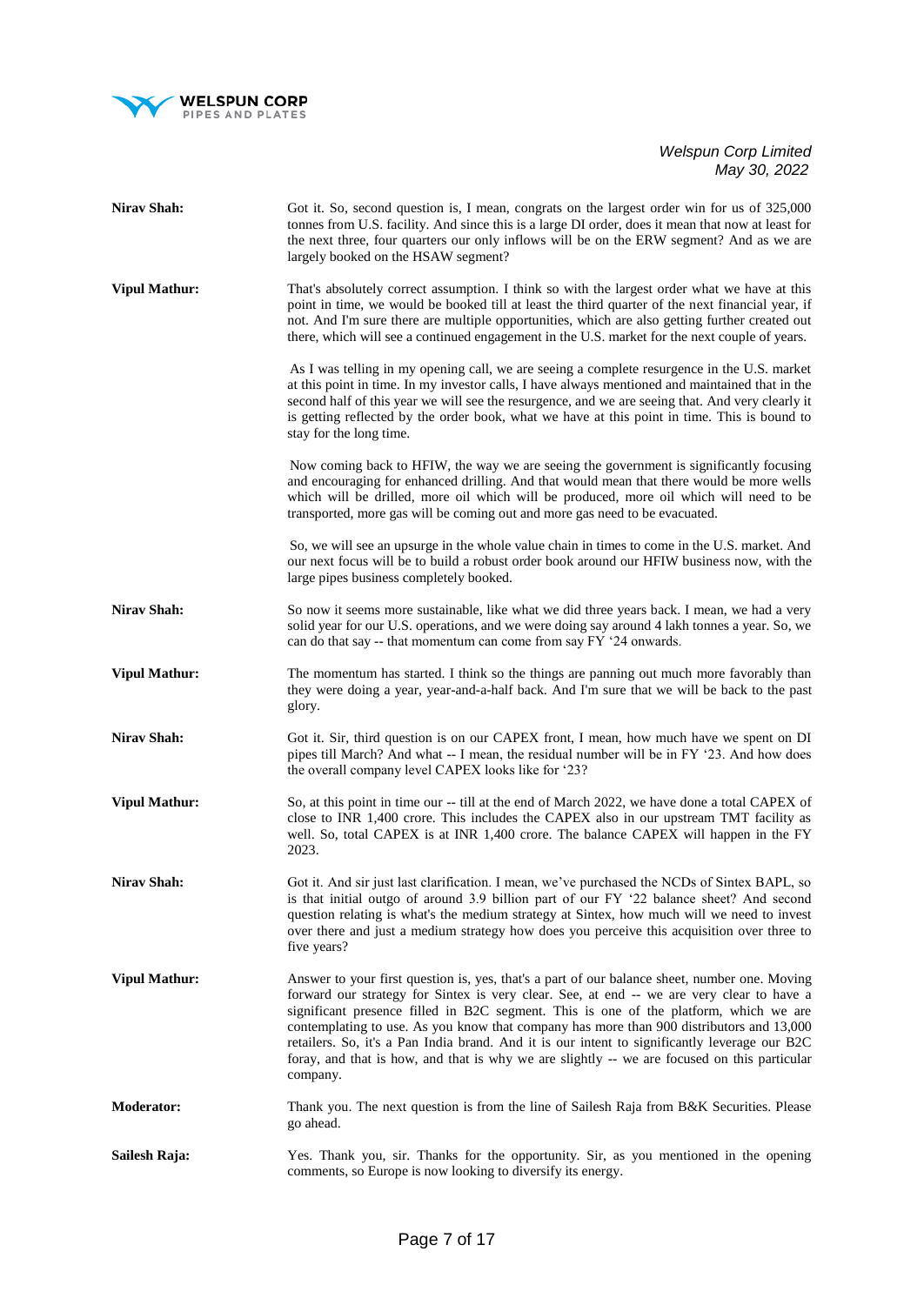

Yes. Yes. Well, thanks for the opportunity, sir. As you mentioned in the opening comments Europe is now looking to its energy supply. So, what kind of exports opportunity you see for both India, as well as Saudi operation? Sir, currently what is the exports mix in the outstanding order book in India and Saudi? According to you, how the exports mix will change over next one or two years?

**Vipul Mathur:** Thank you, Mr. Raja, good morning to you. See, in Europe, there would be a paradigm shift, which is now going to happen in terms of meeting their energy requirements. I think so there will be a lot of focus which will happen in terms of renewable energy and also in terms of hydrogen.

> And these are the areas whereas an organization Welspun, we are completely focused with. As you know that we are working on multiple JIPs, which are the joint investigation committees, which are in the process of developing the technical specifications for global standards. And we are part of two or three international committees working around that. So, these are the opportunities which are going to come up significantly in the European marketing in very short times to come. And we want to be into a sort of a poll position to capitalize upon that. So, that's how we see the European markets emerging in times to come.

> As regard India, from India, as you know, we are primarily being exporting our longitudinal product, which is being produced out here. And from our Saudi market, the Saudi market is more or less a captive market at this point of time, not that it stops them to do export, but the market itself, the domestic market itself is so very huge, and the demands are so very high, both in the oil and gas sector, as well as in the water sector that I see a very limited potential for them to explore anything outside that market. Because that market, from a volume perspective, from a demand perspective and from a remuneration perspective is very, very strong. So, I don't think so that we would be under any pressure whatsoever to look at the export market.

> However, from India, we will continue to focus on exports. We have, as you are aware in the last year also we did a major export to a North American continent. We supplied the highest operating pressure pipeline. This year also our export order book is looking very good. We have recently announced orders. We are exporting our longitudinal pipes in the oscillation market. And we are also supplying pipes in the South American market. And as I earlier set, that we are also pursuing multiple opportunities where we are favorably placed. So, export potential from India for our signature longitudinal product is looking extremely nice.

**Sailesh Raja:** So, what is the exports mix sir, currently, in percentage terms?

**Vipul Mathur:** So, at this point in time, from India we have close to, let's say, our order book is around 350,000 odd tonnes here in India, and out of which almost 50% is close to the exports.

**Sailesh Raja:** Okay. Great, sir. Sir, the domestic market outstanding order book, what is the mix between oil and gas and water? Basically, wanted to know rough EBITDA per ton we'll be doing in India. Also, can you please give EBITDA per ton guidance for these geographies? And India also product-wise guidance if you can give that would be helpful, sir.

**Vipul Mathur:** See, in that domestic market, as I said, we are seeing very significant uptick, upswing in the oil and gas market. The oil pipelines, the gas pipelines, and the CGD network, all three of them are going at an unabated pace. And so we are seeing a clear uptake and this is going to further go up in times to come, as we are seeing the pressure of the energy coming onto the Indian economy. So, we will see a major CAPEX investment coming up there as well.

> So, I am very, very buoyant about the oil and gas market in India, number one. As regards water sector. I think so the water sector has taken a little bit of a beating in the last one, one and a half year. Water is basically a state subject and the states were more focused in terms of reducing the pandemic. Once the pandemic got over the commodity pricing, they were at an unprecedented high level, and which were making all these products completely commercially unviable.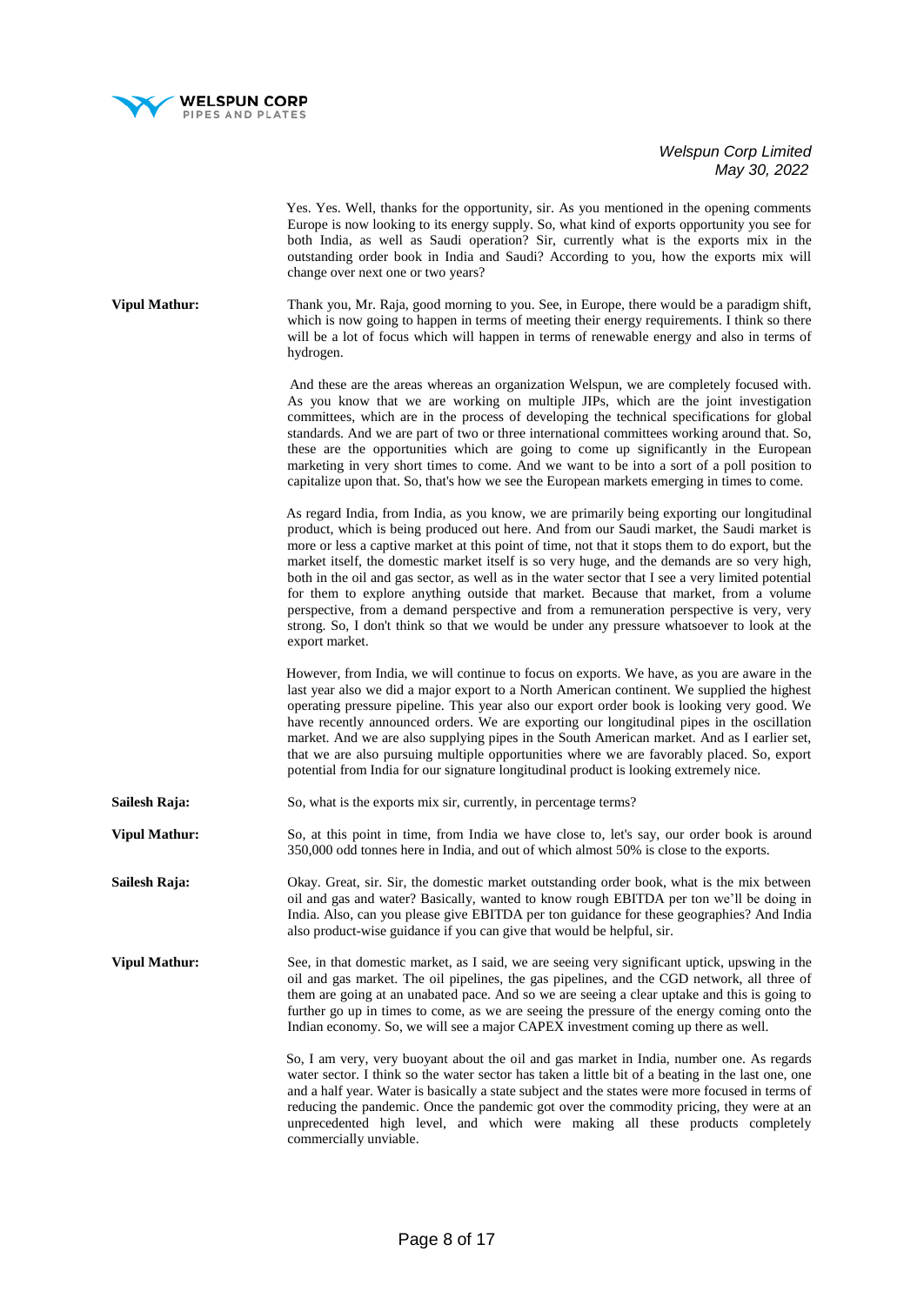

|                      | Now with the tapering of the commodity pricing, as what we have seen in the last 15 days to<br>three weeks' time, we are seeing a complete resurgence in this water sector also, and that is<br>now also going to play a significant role. It has always played a significant role in terms of<br>our balance sheet in our profitability, but last year, it has an impact, but this year, as the<br>commodity pricings are settling down, we are seeing that this will also have a major play. So,<br>in India, both in terms of volumes and both in terms of earnings, we are seeing that there will<br>be a growth, which is going to come up. |
|----------------------|--------------------------------------------------------------------------------------------------------------------------------------------------------------------------------------------------------------------------------------------------------------------------------------------------------------------------------------------------------------------------------------------------------------------------------------------------------------------------------------------------------------------------------------------------------------------------------------------------------------------------------------------------|
|                      | Coming to your second question we do not generally give any guidance around our earnings.<br>However, and on average, we have always seen that our India business is always close to<br>INR 10,000 per ton EBITDA guidance, we have always been able to maintain. And this is<br>nothing else, but if you see our past five, seven years data, it'll give you a clear reflection<br>around that. So, I am sure that it is only going to go up from here, not down.                                                                                                                                                                               |
| Sailesh Raja:        | Okay. Thank you, sir. And sir, both DI and DMP, we are going to commission from 2Q FY<br>'23. By when do you think, we can fill the capacity with -- also with higher project cost what                                                                                                                                                                                                                                                                                                                                                                                                                                                          |
| <b>Vipul Mathur:</b> | is the payback you are expecting from these two projects?<br>See the product for both of them would come sometimes by the end of this quarter, early next<br>quarter the product offering will start coming to the market. But I think so the continued<br>sustained operations, the impact of that operation you would feel in the H2 of this particular<br>financial year.                                                                                                                                                                                                                                                                     |
|                      | So -- and there is definitely a clear pull into the market. It is, if you look at the DI segment,<br>there is a definite -- there is a clear mismatch in terms of capacity versus a requirement.<br>There is a demand and supply gap of quality player. And Welspun being a brand and being a<br>quality player is being perceived as one of the Tier-1 players. And I'm sure that pull in the<br>market with respect to Har Ghar Me Nul and Nul Se Jal that mission, which is being driven<br>by the government I think so that is big enough a pull for sustained operation for our DI<br>business.                                            |
|                      | As regard for our TMT business, we are putting up a capacity of almost close to 350,000<br>tonnes. We are in Gujarat; we are a brand in Gujarat. Welspun is a brand in Gujarat. The<br>market itself is more than 2.5 million tonnes, there is a huge push on the infrastructure. And<br>I'm sure that we will be able to create our own niche, our own space in selling of this<br>capacity.                                                                                                                                                                                                                                                    |
| Sailesh Raja:        | Sir, one last question, this is a repetitive question of another participant. In 4Q our gross<br>margin impacted by roughly 350 bps. So, basically want to understand how much unhedged<br>portion in the raw material impacted? And how much basis point impacted because of<br>unfavorable product mix?                                                                                                                                                                                                                                                                                                                                        |
| <b>Vipul Mathur:</b> | I think it is -- as you know we are -- this quarter was almost dominant was a B2B play. And<br>the product mix also plays a major role in our earnings. And that has been one of the key<br>reasons that we have been now focusing in diversifying our product mix so that about any<br>uncertainty is eliminated, and we bring predictability to our earnings. And that is why we are<br>pouring into more commodities; we are falling into the B2C market in order to mitigate such<br>a risk. But in quarter four, I think so it was more driven by the product mix, what we have.                                                            |
| Sailesh Raja:        | Okay. Sir, in that case, any pricing pressure witnessed in the oil and gas line pipes, sir, in<br>domestic or export market?                                                                                                                                                                                                                                                                                                                                                                                                                                                                                                                     |
| <b>Vipul Mathur:</b> | I'm sorry?                                                                                                                                                                                                                                                                                                                                                                                                                                                                                                                                                                                                                                       |
| Sailesh Raja:        | Any, pricing pressure witnessed in oil and gas line pipe in domestic or export market?                                                                                                                                                                                                                                                                                                                                                                                                                                                                                                                                                           |
| <b>Vipul Mathur:</b> | I am seeing a delivery pressure. People want deliveries yesterday. We are seeing a production<br>pressure. Everyone wants to execute the project yesterday. And I think that that is a pull,<br>which is getting created into the market because of this high pricing and high demand. And<br>this demand is now further going to go up.                                                                                                                                                                                                                                                                                                         |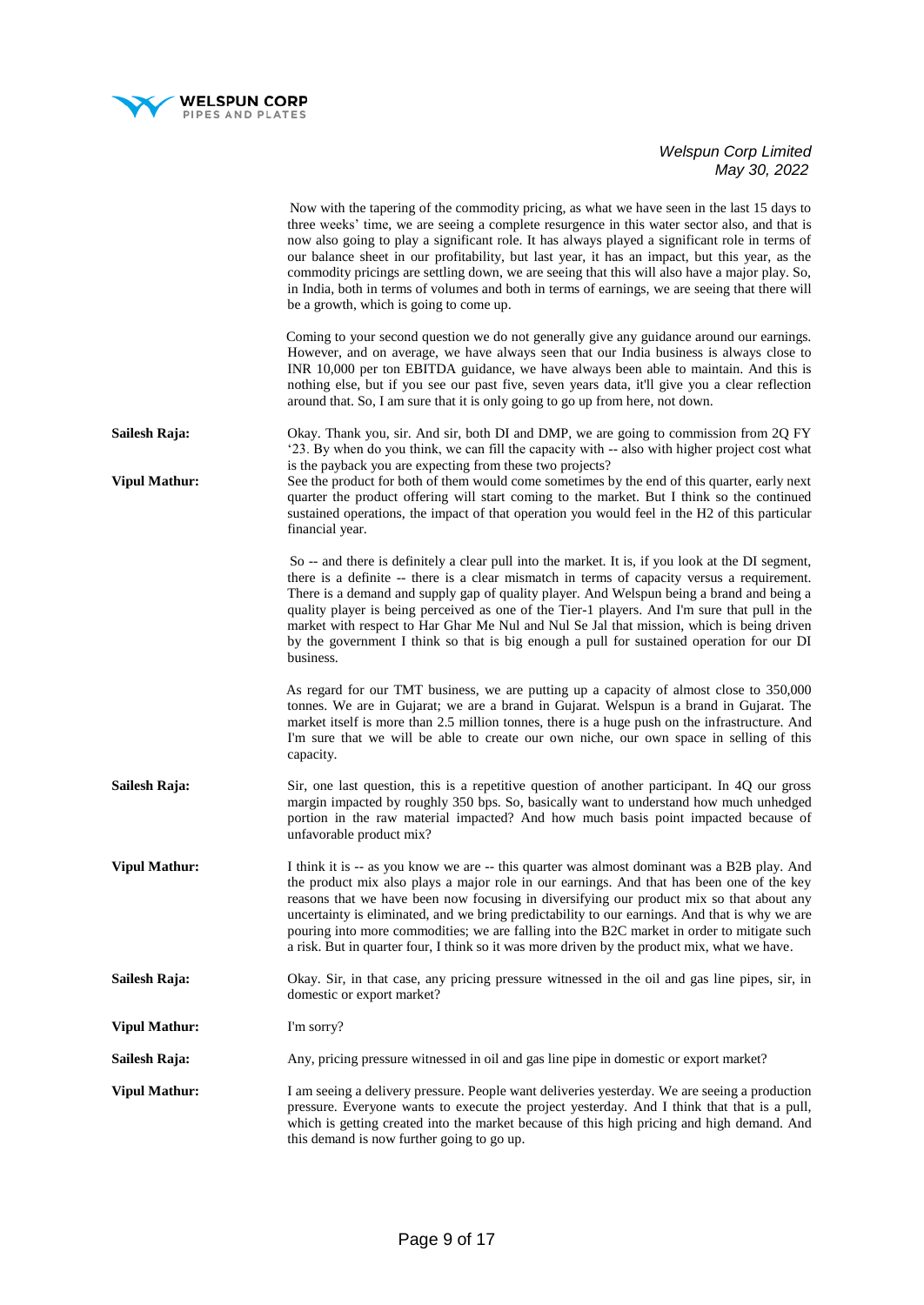

|                      | So, I am not seeing any pricing pressure rather I am seeing, the service pressure that people<br>wants to execute projects at a much faster pace and be into the game. So, I think, so that is<br>where the bigger question lies, and that is what we really need to augment, that is where we<br>will have to work around. And without any -- we will have to further recommend our product<br>offering and speed. I'm not seeing any pressure on the pricing side of it.                                                                                                                                                                                                                                |
|----------------------|-----------------------------------------------------------------------------------------------------------------------------------------------------------------------------------------------------------------------------------------------------------------------------------------------------------------------------------------------------------------------------------------------------------------------------------------------------------------------------------------------------------------------------------------------------------------------------------------------------------------------------------------------------------------------------------------------------------|
| <b>Moderator:</b>    | Thank you. The next question is on the line of Vikas Singh from Philip Capital. Please go<br>ahead.                                                                                                                                                                                                                                                                                                                                                                                                                                                                                                                                                                                                       |
| <b>Vikas Singh:</b>  | Hi. Sir, I just want to understand our steel business, which we have purchased. It seemed that<br>they are actually not making much of the EBITDA level profits. And the utilization has also<br>been pretty low. So, just wanted to understand your thought pressure by when we can expect<br>this to turn around and ramp up?                                                                                                                                                                                                                                                                                                                                                                           |
| <b>Vipul Mathur:</b> | Right. Vikas, I think so the steel business per se has been impacted both by the demand, as<br>well as the high commodity pricing. And this is what we have seen in the last year, in the last<br>financial year. Number one. Number two, we are now improvising on our value proposition.<br>What we were still now selling was an intermediary product, which was difficult to sell into<br>our market. Now that -- and that is one of our key reasons for investment into upstream<br>facility of TMT pipes. It is much easier, much better to sell a finished product rather than<br>intermediary product.                                                                                            |
|                      | That is where we have calibrated our strategy. And I think so now with the commodity<br>pricing settling down the markets also coming into full gung ho mode. I think so you will see<br>that this pressure will slowly and gradually get away from it, number one. Number two, when<br>you merge a company, it takes its own times in terms of amalgamation, bringing the changes<br>and all these companies need to be incubated.                                                                                                                                                                                                                                                                       |
|                      | I think so there is a significant time and energy, which is being invested in terms of<br>incubating these companies. And I am sure as they will become the port to the Welspun Corp<br>growth story, you will see their complete resurgence in time to come. Just give us a time and<br>it'll be there.                                                                                                                                                                                                                                                                                                                                                                                                  |
| <b>Vikas Singh:</b>  | Understood, sir. Sir, in terms of your strategy of going to B2C segment and entering into pipe<br>space, just wanted to understand if you, what are all the related witness, which we are<br>targeting? If I may like to get a broad view exactly what management is looking from three to<br>five years kind of the growth perspective in this B2C segment?                                                                                                                                                                                                                                                                                                                                              |
| <b>Vipul Mathur:</b> | I think so, see, Vikas, we have already articulated and created a position what we want to do<br>in B2C at this point in time. If you look, we were purely a B2B player making large diameter<br>pipes, we were only a pipe player. Now we will be producing billets, we will be producing<br>TMT, we will be producing SS alloy, we will be producing SS pipe, and we will be<br>producing pig iron, we will be producing DI pipes. And we are also actively looking at this<br>BAPL, so we want to bring our polymer business into play and correspondingly to that<br>polymer business is a plastic pipe business. I think so we have more or less articulated our<br>strategy, put it into an action. |
|                      | And at this point of time, we are completely focused in terms of bringing them under one-<br>fold, augmenting them, incubating them and scale them up. I think so that is what our focus is<br>going to be over the next two years' time. And before that we are not going to take any<br>forward or any other integration or any other acquisitions. I think, so this itself is good<br>enough on our plate and this is what we would like to do at this point in time.                                                                                                                                                                                                                                  |
| <b>Vikas Singh:</b>  | So, at this point of time, this is, this would be our business mix basically, because I was a<br>little bit concerned in 8, 10 years back, we again had good cash flows and we invested a lot<br>of money in the other businesses, which didn't turn out to be very well for us. So, just wanted<br>to understand that we would this time would be more constrained in terms of our choice and<br>more likelihood to be the near about core business only, and not something else.                                                                                                                                                                                                                        |
| <b>Vipul Mathur:</b> | Absolutely. And these are absolutely well thought out strategies. If you see in each and every<br>product, as I mentioned to you, there is a significant pull into the market. It is not that we are                                                                                                                                                                                                                                                                                                                                                                                                                                                                                                      |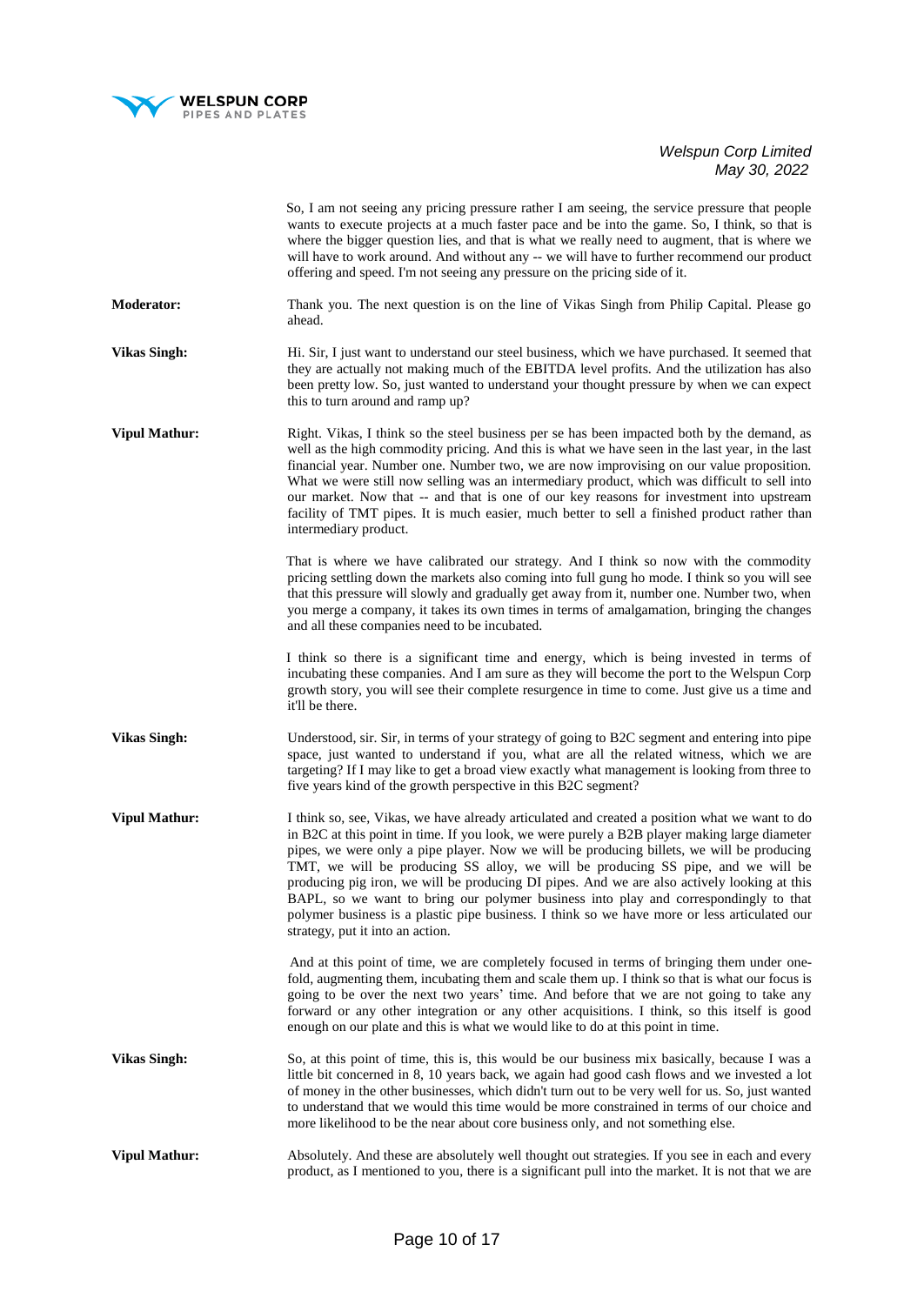

trying to create a market for itself, there is a market which is existing. There's a brand, which is existing, we only would have to ride that wave and we have to do it absolutely correctly, and that is what we would like to do at this point in time.

- **Vikas Singh:** Understood. Sir, just one more question about our TMT and DI business, we would be commissioning in 2Q, but just wanted to understand the approvals, if any which is required. And how much time it would take before we actually start getting orders and executing in the market, especially in the DI pipe segment?
- **Vipul Mathur:** So, as I said, DI market has a huge void at this point in time in terms of a quality player. I think, so that will turn to our advantage significantly. We are -- our product offering should start coming up sometimes in end June, early July, that's the way it looks to us very clearly. And I think so from an approval perspective, we have initiated all necessary steps, what are required to get those necessary approvals, which are nothing else, but the BIS certifications and all that stuff, which are pretty standard statutory approvals. And we have taken, done it for many a time for all of our product. So, I don't see that as a great challenge number one.

 More importantly, we are also focused on exports. And we being at the port and export is also a big and a huge and a lucrative market, and that also we will be eyeing very quickly. So, these are the two areas, both domestic, where there is a significant pull which is going to come, and that will accelerate our process in terms of settling down and over and export, which has been our core strength of Welspun Corp, so we will be levering that strength as well. So, the hybrid model of these two, I'm sure that will bring significant value on the table.

- **Vikas Singh:** Understood, sir. And sir, our pending CAPEX, what is the pending CAPEX, which we'd be incurring in FY '23?
- **Vipul Mathur:** I think so, it should be close to, we will be close to looking at something like INR 600 odd crore and that will get completed let's say, in this particular quarter or let's say in H1, it'll all be completed.
- **Moderator:** Thank you. The next question is on the line now for Ravi Sundaram from Sundaram Family. Please go ahead.
- **Ravi Sundaram:** Okay. Thank you for the opportunity, sir. Good morning. I have two questions. First question is on the Sintex potential acquisition. So, I think, in our guidance and announcements, we have been saying, we are close to acquiring that, but we have only acquired the debt portion of it right now. So, how will it translate into a line of business for us and when will it start contributing in terms of revenue?
- **Vipul Mathur:** So, it's a work in progress, Ravi, at this point in time. There is a very clearcut roadmap, which we have articulated around that. We are progressing well on that particular roadmap. My sense would be that within the H1 of this year, H1 of this quarter we should have much more significant play into this particular business. And there are all the efforts which are being done in that particular direction, and we are keeping our finger crossed around that.
- **Ravi Sundaram:** Okay. Sir, Sintex BAPL is a beautiful asset, but would you have competition who's trying to vibe with you to compete for that asset?
- **Vipul Mathur:** Pretty natural in an open economy like that it is bound to happen and it is there, it will be there. But -- and we are completely mindful of that aspect. We are watching it very, very closely, but we stay on track on this Ravi.
- **Ravi Sundaram:** Okay. Thank you, sir. My second question is on DI Pipes. So, just want to get a sense, because usually DI pipes my understanding is, it takes some time before large order is awarded by the government agency. I understand you're looking at business also. If we look at let's say something like a little closer towards the end of the timeframe financial year, what kind of utilization can we think of here?
- **Vipul Mathur:** See, it's a business which takes its time. I think so there's no denying around that. It is not that it is a plug and play business. No, it is not. It takes its own time in terms of settling down. But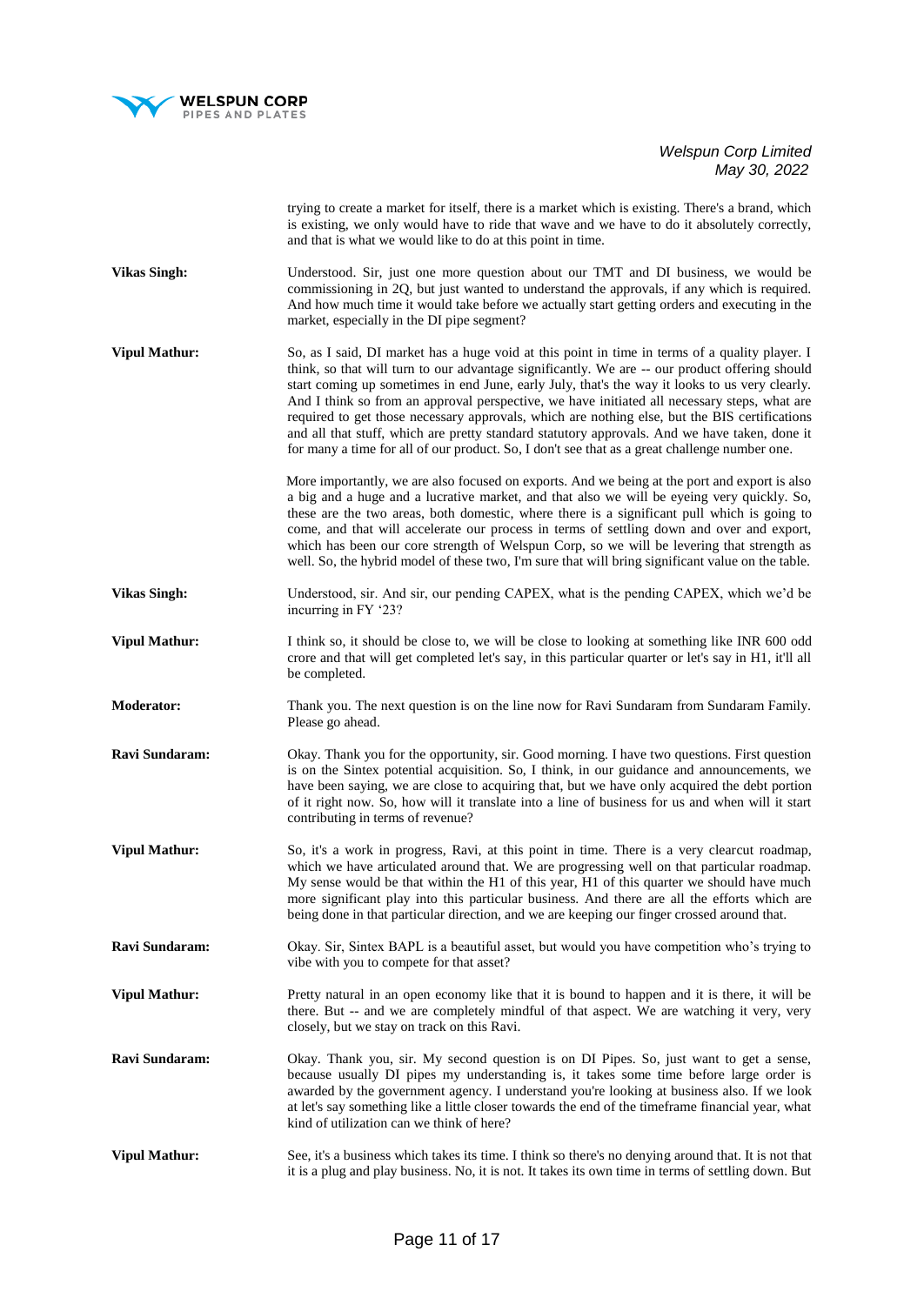

|                        | what I'm saying Ravi, is that there is a huge demand which is now a huge pull which is there<br>in the market. If you see in the recent two or three weeks the announcements being made by<br>the government of Rajasthan, the government of Madhya Pradesh, the government in<br>Gujarat, and the government in Punjab and Haryana and Chhattisgarh. The demand what they<br>are projecting and they have come out I think, so that is clearly indicating that there's a huge<br>potential, which is lying there.                                                           |
|------------------------|------------------------------------------------------------------------------------------------------------------------------------------------------------------------------------------------------------------------------------------------------------------------------------------------------------------------------------------------------------------------------------------------------------------------------------------------------------------------------------------------------------------------------------------------------------------------------|
|                        | It is all up to us in terms of how quickly we can stabilize and how quickly we can get into the<br>market. That's something which we will have to work on, that's a work to be done on the<br>internal side of it. I have a beautiful team of people, professionals who are -- and technocrats<br>which are there with us. And I'm very, very confident that our stabilization time it will be<br>much faster at this point, much faster in comparison to the industry peers. And we are all<br>very excited to leverage this opportunity as it is offering us on the table. |
| <b>Moderator:</b>      | Thank you. The next question is from the line of Siddharth Shah from MK Ventures. Please<br>go ahead.                                                                                                                                                                                                                                                                                                                                                                                                                                                                        |
| <b>Siddharth Shah:</b> | Yes. Thanks for the opportunity, sir. Sir, my question again is on the Q4 numbers. So, I can<br>see that there is a huge surge in volumes in $Q4$ compared to $Q3$ , but still the EBITDA is<br>lower. So, could you help us understand what kind of EBITDA per ton we made in India<br>business and in U.S. business in this quarter compared to last quarter?                                                                                                                                                                                                              |
| <b>Vipul Mathur:</b>   | Siddharth as you -- good morning. Good question. As I said earlier, either the EBITDA in a<br>particular quarter in our pipe business is a factor of the product mix what you are producing.<br>In the fourth quarter I think the product mix probably was not as well as it would've been in<br>Q3 or earlier quarters and may not -- and could be very different in the subsequent quarters,<br>so it is only getting a collection of that, number one.                                                                                                                    |
|                        | Number two, there was hardly any production at the U.S. entity at that point time, so that is<br>not contributing to that. And that also, as I said, now it is changing and it'll change<br>significantly as we move forward in subsequent quarters. So, I think so when we look at this<br>pipe business, I think so we don't have to see on a quarter-on-quarter basis, probably my                                                                                                                                                                                        |
| <b>Moderator:</b>      | Ladies and gentlemen, thank you for patiently holding. We now have the line for the<br>management reconnected over to you, sir.                                                                                                                                                                                                                                                                                                                                                                                                                                              |
| <b>Vipul Mathur:</b>   | Thank you. Siddharth, I am sorry. I don't know where did I lose you? But I was saying that in<br>a pipe business, looking at on a quarter-on-quarter basis may not be a right way of doing it.<br>Probably, we should look it on a half early basis or a yearly basis. And if you look at a, if you<br>look at it, I think so of a performance across on a year-on-year basis have been fairly<br>consistent, both in terms of volume, as well as in terms of our EBITDA per ton.                                                                                            |
|                        | There was a little bit of a little bit of a dip in the volumes in this financial year because the<br>U.S. did not perform well, but that's not the case anymore. Now the U.S. is coming back with<br>a full tank. And you will see that our historical performance and historical earnings will<br>completely be re-established and would be in place.                                                                                                                                                                                                                       |
| <b>Siddharth Shah:</b> | So, I understand, sir, I appreciate that. Only thing I wanted to understand is U.S. business I<br>understand would've contributed negatively to EBITDA probably this quarter because there<br>were no orders and rightly so. But India business also saw a significant decline in EBITDA<br>per ton, is it anything to do with the steel price surge or anything like that or is it just normal<br>course of business?                                                                                                                                                       |
| <b>Vipul Mathur:</b>   | No, it. As you know steel is something which is always hedged in our business, we never<br>keep steel open ever. So, steel has no impact whatsoever on our India pipe business.<br>However, it was the product mix which created this issue, and also the utilization factor of<br>our plant. As I said, our utilization factors around our plants was low because the water<br>business, the volume part of the business was missing. And that is all that is what is going to<br>get corrected in subsequent quarters to come.                                             |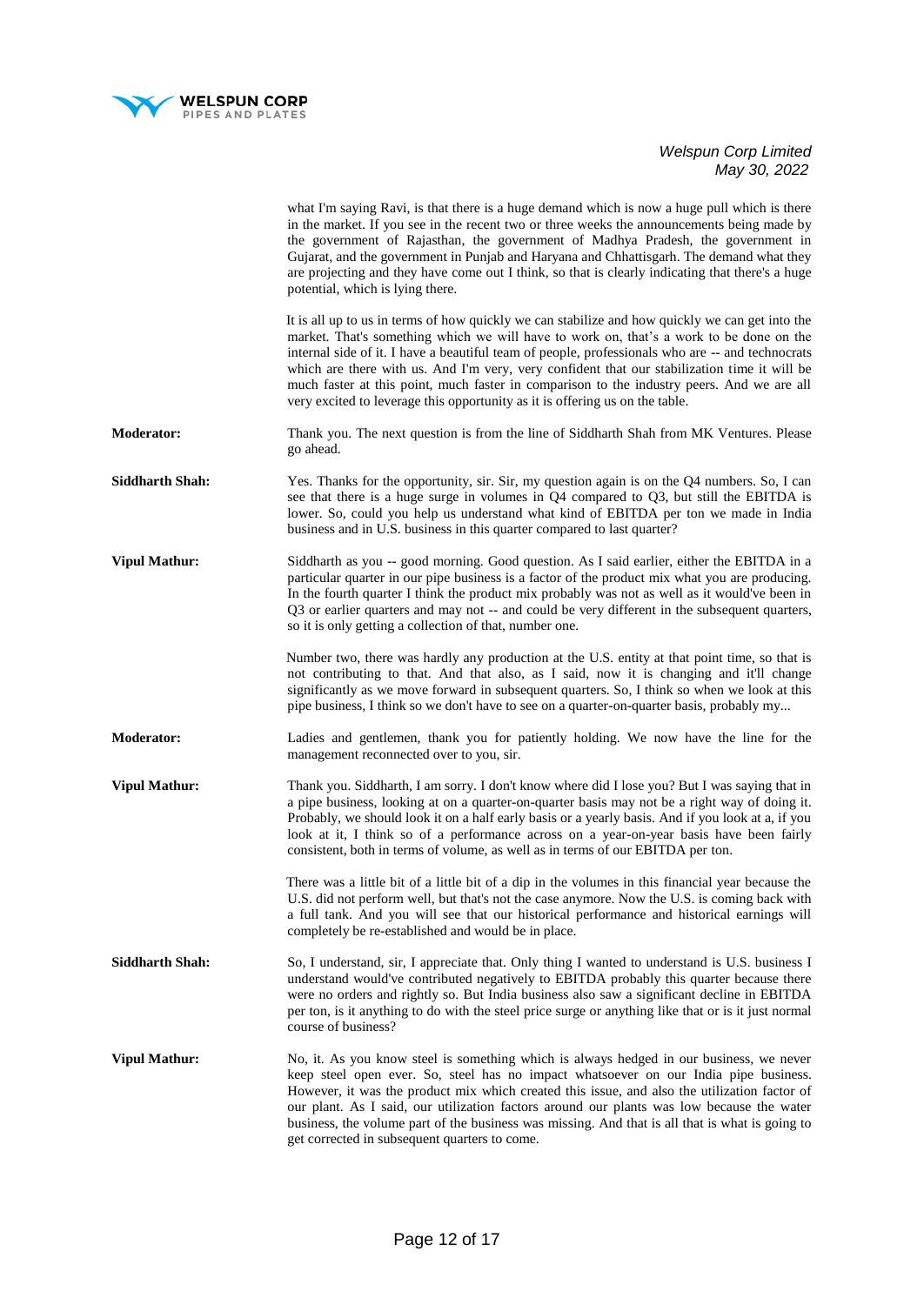

| <b>Siddharth Shah:</b> | Sure. Okay. My second question is on the U.S. order, you got a large order in U.S. But in<br>past, the margins in the U.S. business have varied from say \$100 to \$250. So, can you just<br>give some kind of guidance, what end of the range we can -- what kind of margins we can<br>expect in the U.S. especially for the large order?                                                                                                                                                                                                                                                       |
|------------------------|--------------------------------------------------------------------------------------------------------------------------------------------------------------------------------------------------------------------------------------------------------------------------------------------------------------------------------------------------------------------------------------------------------------------------------------------------------------------------------------------------------------------------------------------------------------------------------------------------|
| <b>Vipul Mathur:</b>   | See I would suggest that our U.S. business, whenever we are into business there, our margins<br>have been extremely well there. Barring one year in 2015-16 when we had a situation where<br>the margins were low, but other than that, the margins in the U.S. business has always been<br>consistent. I think so, we will be able to maintain that particular momentum.                                                                                                                                                                                                                        |
|                        | And I mean, I'm not by virtue of a guidance, but generally a back of the palm working I<br>would suggest that in our U.S. business, we have always seen that we get something like<br>close to \$200 EBITDA and all that stuff. We have always spoken about that. And I am sure<br>that in times to come also we should be able to meet or if not exceed these margins.                                                                                                                                                                                                                          |
| <b>Siddharth Shah:</b> | Sure, sir. That's very helpful. And sir, the last question is on the CAPEX part. So, the DI<br>pipes CAPEX has been increased to INR 900 crore plus soft cost. So out of that INR 1,300<br>crore or something is always spent and INR 600 crore is yet to be spent in the current<br>financial year?                                                                                                                                                                                                                                                                                             |
| <b>Vipul Mathur:</b>   | Fair point. That's correct.                                                                                                                                                                                                                                                                                                                                                                                                                                                                                                                                                                      |
| <b>Siddharth Shah:</b> | And sir, what are the other parts -- what other CAPEXes are we expecting in FY '23?                                                                                                                                                                                                                                                                                                                                                                                                                                                                                                              |
| <b>Vipul Mathur:</b>   | Nothing. Other than maintenance CAPEX which is a routine maintenance other than routine<br>maintenance CAPEX I don't think so there's any other CAPEX. As you know, our CAPEX,<br>the only CAPEX is happening in the DI and the TMT side of it.                                                                                                                                                                                                                                                                                                                                                  |
| <b>Siddharth Shah:</b> | So how much CAPEX is pending on the TMT side? And anything further you plan to infuse<br>in the Sintex acquisition for working capital or for anything else?                                                                                                                                                                                                                                                                                                                                                                                                                                     |
| <b>Vipul Mathur:</b>   | My guess is that the TMT CAPEX will be close to a INR 100 odd crore at this point in time<br>that's the balance CAPEX in TMT. And when I say INR 600 crore the total CAPEX, it<br>includes that INR 100 crore of TMT as well. So, I'm talking both in terms of DI as well as<br>TMT. So that's the total CAPEX, which will be done.                                                                                                                                                                                                                                                              |
|                        | And coming back to Sintex, that's the work in progress. We are in touch with various<br>stakeholders, various market entities and we'll have to work around that. So -- but I can only<br>assure you that it is well under control. It is going to be a nice acquisition at the end. And if<br>things come our way as we are planning it, it is going to create an intrinsic value for the<br>company.                                                                                                                                                                                           |
| <b>Moderator:</b>      | Thank you. The next question is on the line of Dharma Venkateshan an Individual Investor.<br>Please go ahead.                                                                                                                                                                                                                                                                                                                                                                                                                                                                                    |
| D Venkateshan:         | Sir, my first question is regarding the investment in Welspun Transformation Services<br>Limited and the other special purpose vehicle for the asset. Can you give more color on it?<br>How are we planning to do with this?                                                                                                                                                                                                                                                                                                                                                                     |
| <b>Vipul Mathur:</b>   | Correct. When we are coming from a one product company to a multi-product company,<br>multiple entities coming up into play, we have at a very strategic level decided to create a<br>backbone infrastructure where everything gets consolidated. So, one way of looking at was<br>our financials consolidation and that is happening in our shared services center.                                                                                                                                                                                                                             |
|                        | The other piece of the consolidation what we are looking is all consolidation of our IT<br>services, HR, procurement activities and all service-related activities. So, we want to create a<br>very niche platform where all the entities will get embedded into that. These are two very<br>specific specialized areas where a core competence is required. And rather than having all<br>these functions across at all the business entities and incurring costs at all the entities, I think<br>so from a convergence point of view, this is a platform what we are creating, and that is how |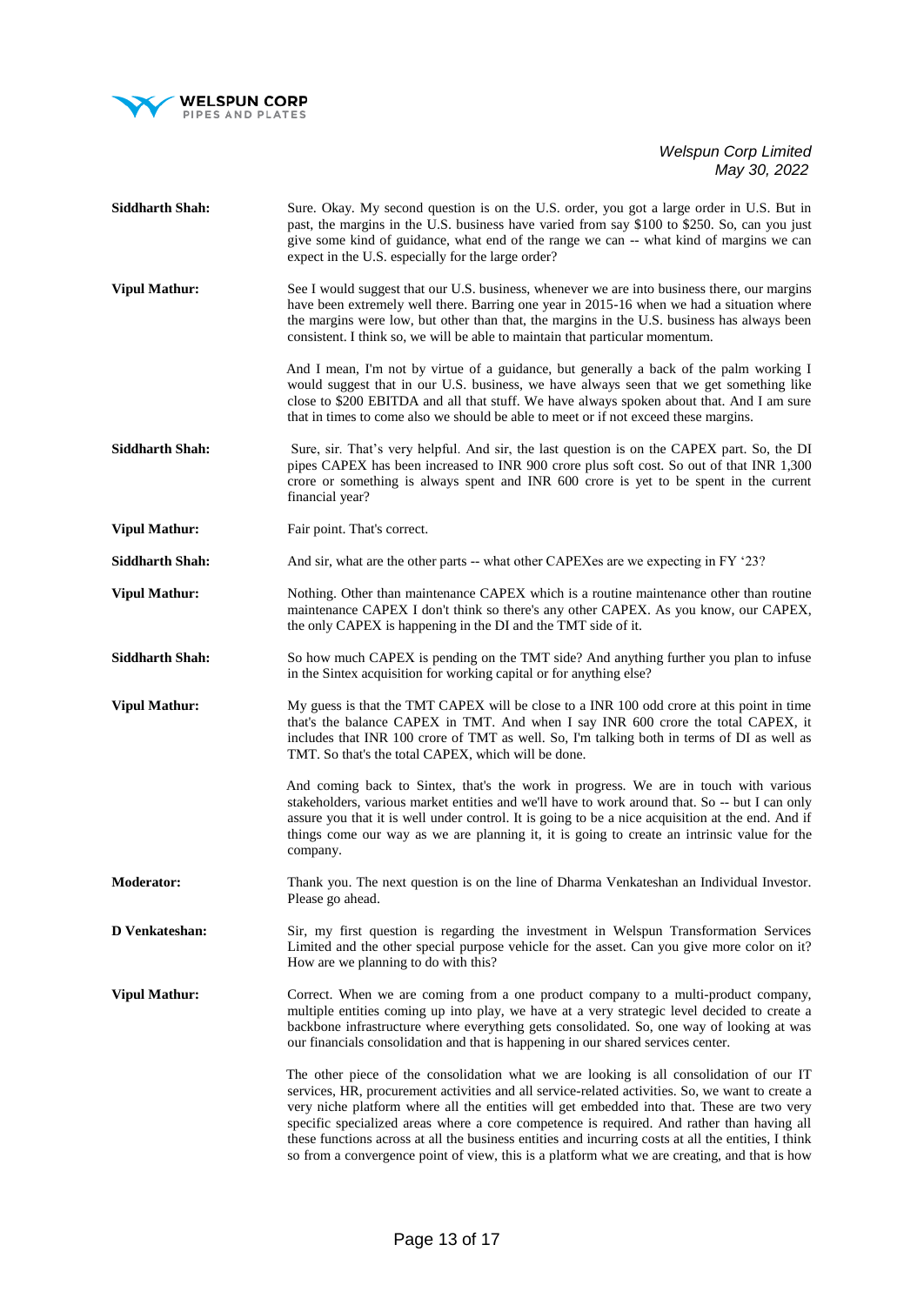

we intend to move ahead. It's absolutely part of our digital strategy and a business transformation strategy.

**D Venkateshan:** And regarding the special purpose for the renewable energy.

Yes. Sir, regarding the special purpose vehicle for the renewable energy. So, what is our plan going forward with it?

**Vipul Mathur:** See, we are, as I mentioned in my opening remark we are committed to our ESG goals. And in our ESG goals, we have outlined some energy-related initiatives to be done. They are part and parcel of that. I think we are moving a component of our business to renewable energies portfolio. And it is in that particular direction all these efforts are being made.

> I think so, right at this point in time, we have just conceived a particular idea. We are working on a detailed modeling around that, what would be our roadmap, how we intend to implement that. But we are very focused and clear that over next three to five years' time, significant efforts have to be done to see that the needle is moving on that particular side. We are committed and it's absolutely important from our ESG standpoint of view.

- **D Venkateshan:** Okay, sir, fine. And my next question is regarding the gross margins for this quarter, we see for this particular quarter year-on-year or quarter-on-quarter there is sharp dip in the gross margins. So how much of this is because of the raw material inflation that we are facing and what is the outlook towards it?
- **Vipul Mathur:** As I said, the gross margins again what we are seeing, there were two reasons for that. Number one, our product mix was very different in this particular quarter, it was slightly skewed, number one. Number two on the commodity side of it, there was a little bit -- there could have been a little bit of a impact because of the commodity pricing on the steel side of it, but now that is all history that is behind us.

 I think so things seems the product mix, as well as the commodity both seems to be moving on the right side of the swing. And I'm sure that in subsequent quarters, you will see a significant improvement in the gross margins now.

**D Venkateshan:** Okay, sir. And my final question is on the DI Pipe segment. So, if you see the DI Pipe segment, there is a single large player who controls about 30% to 35% of the market and there are multiple players who are coming up with newer capacities. So, if I see four, five years down the line, so is there a chance of overcapacity coming into the market? And we might also be getting affected? I'm saying from a six, seven perspective, not from an immediate.

**Vipul Mathur:** Mr. Venkateshan my view is a little contrary to that. I think, so there is an imperative need of a quality player into the DI market and that is a space which Welspun intends to capture. We are very confident that given our path, given our track record, given our orientation for the quality, given our customer-centric centricity we have always created a value for our stakeholders and for our customers. In this product segment we will also be able to do that, number one.

> Number two, in terms of that, there are players which are coming up I don't dispute that. But if you see from a geographical shift, most of the players are coming up in the Eastern region. Our area of influence in any case is the Western Northern and the central region, and that area continues to boom. And I think so that is where we would like our dominance to be in play and that will continue to be in there for the long time to come.

**Moderator:** Thank you. The next question is from the line of Radha from B&K Securities. Please go ahead.

**Radha Agarwalla:** Yes. Good morning. Thank you for the opportunity. And congratulations on the big order win in U.S. Just a few questions from my side, can you please share us the guidance -- share us the geography wise outstanding order book between India, U.S., and Saudi?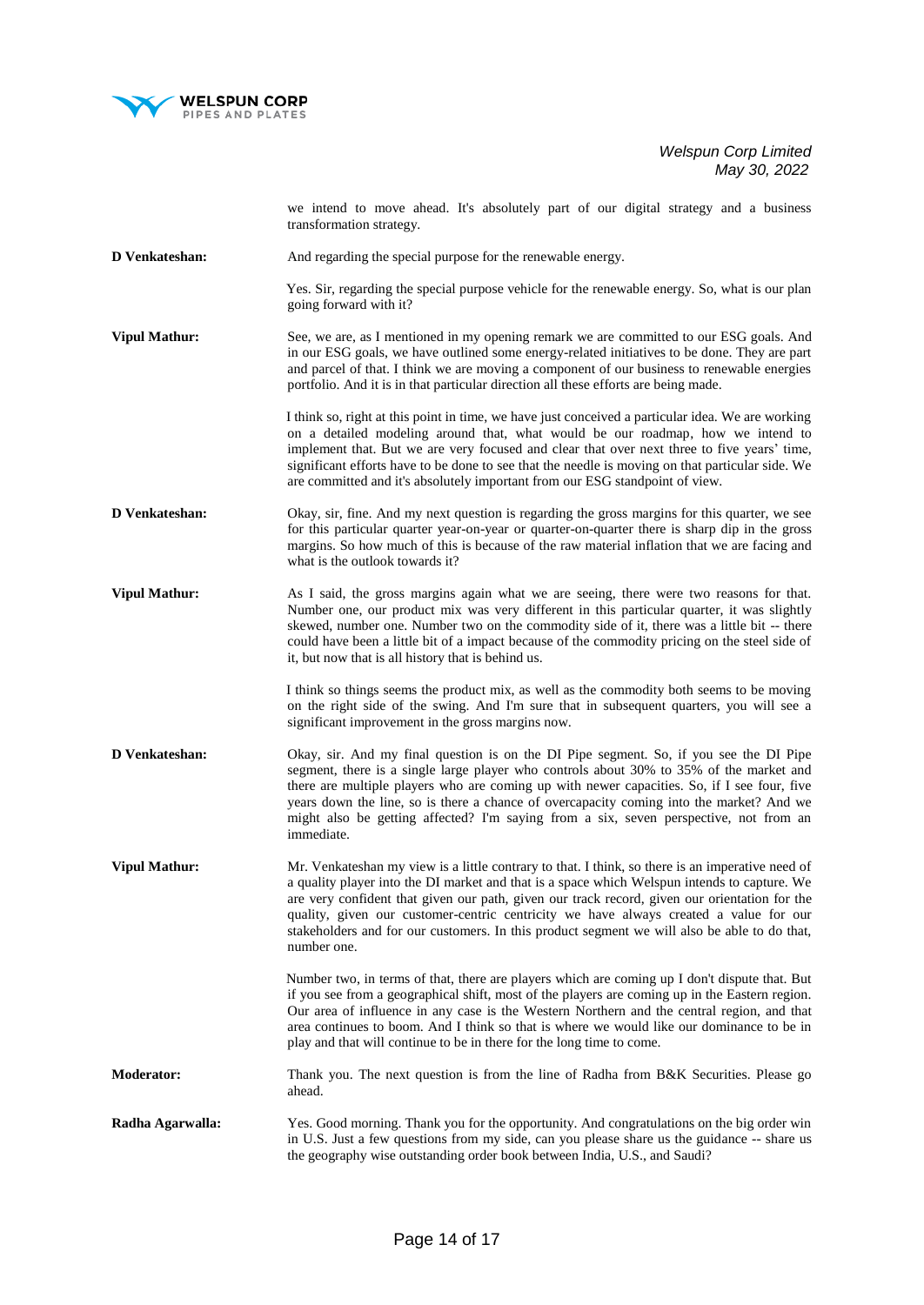

| <b>Vipul Mathur:</b> | Correct. I think so what we have. As I said, we have almost close to 950,000 tonnes of an<br>orderbook book at this -- 925,000 tonnes of an order book out of which almost 350,000<br>tonnes is here in India, almost 375,000 tonnes is in Americas, and the balance is in the Saudi.                                                                                                                                                                                                                                                                                                                                |
|----------------------|----------------------------------------------------------------------------------------------------------------------------------------------------------------------------------------------------------------------------------------------------------------------------------------------------------------------------------------------------------------------------------------------------------------------------------------------------------------------------------------------------------------------------------------------------------------------------------------------------------------------|
| Radha Agarwalla:     | Okay. You mentioned about the CAPEX figure of INR 600 crore in FY '23, can you give a<br>little bit of guidance for FY '24-25 from a two, three-year perspective?                                                                                                                                                                                                                                                                                                                                                                                                                                                    |
| <b>Vipul Mathur:</b> | We are not expecting any significant CapEx in FY '24-25. As I said, I think so now we will<br>turn our complete focus in terms of incubating all these new businesses, which are going to<br>come under Welspun Corp. I think so there would be a significant time, which will have to be<br>invested. There has to be a cultural building, which has to be done around that. So that is<br>where we will be focusing.                                                                                                                                                                                               |
|                      | Of course, there would be some CAPEXes which will be coming in terms of capacity,<br>mismatch, or brand building and all that. To that extent only investments will be done, but we<br>are not aiming or we are not looking at any significant CAPEX over the next two years' time.                                                                                                                                                                                                                                                                                                                                  |
| Radha Agarwalla:     | Okay. Sir you also spoke about the EBITDA per ton, you gave us your thoughts on India<br>business, as well as U.S. business on EBITDA per ton. Can you speak a little bit on the same<br>for the Saudi business?                                                                                                                                                                                                                                                                                                                                                                                                     |
| <b>Vipul Mathur:</b> | Yes. If you see, and I think so this data is all in public domain. If you see historically when<br>we have performed in Saudi our, again, not from a guidance perspective, I want to be stand<br>corrected on this. We are not giving any guidance, but historically, if you see, we have seen<br>that we always get in anything in EBITDA over like close to \$100 to \$150 per ton and<br>EBITDA we are always able to do it in Saudi.                                                                                                                                                                             |
|                      | The reason for that is two. A, because there are sizable amount of volumes, which you are<br>able always to do that and that makes us the largest steel buyer, and we are able to leverage<br>our global positioning as a largest steel buyer in terms of our Saudi business as well.                                                                                                                                                                                                                                                                                                                                |
|                      | So, I think so we always, we make something like almost in excess of \$100 to \$150 of<br>EBITDA in Saudi. And I think so in times to come when the next year onward, I think, so<br>there is a paradigm shift. What is more important Radha is to understand that what is the --<br>what are the shifts, which are happening in the Saudi market.                                                                                                                                                                                                                                                                   |
|                      | As I said, in my opening call, the Saudi market is undergoing a massive transformation at this<br>point in time, especially in the water sector. I'm not talking about oil and gas, oil and gas<br>continues to be a mainstay, but there is a paradigm shift which is happening in the water<br>sector as well. They are going to buy almost 3,500 kilometers of pipeline over the next five to<br>six years' time. They are committed to invest more than \$16 billion in their water<br>infrastructure segment. And being one of the largest player in the Saudi market I think so we<br>will have a role to play. |
|                      | Their modality of buying is slightly undergoing a change. Earlier the government was buying<br>it and giving it as a free issue. Now we are seeing that shift happening more on a PPP model,<br>so the buying modality is going to change. But from a demand perspective and from a service<br>perspective, we are seeing a huge demand and we were and we are the largest player in<br>Saudi. And we will continue to play a role in Saudi.                                                                                                                                                                         |
| Radha Agarwalla:     | Okay. That's very good to hear. Sir, from the Saudi IPO proceed that we recently had on a net<br>basis, how much will the Indian entity receive?                                                                                                                                                                                                                                                                                                                                                                                                                                                                     |
| <b>Vipul Mathur:</b> | I guess, would be, it'll be close to INR 300 odd crore.                                                                                                                                                                                                                                                                                                                                                                                                                                                                                                                                                              |
| <b>Percy Birdy:</b>  | Post tax.                                                                                                                                                                                                                                                                                                                                                                                                                                                                                                                                                                                                            |
| <b>Vipul Mathur:</b> | Post tax.                                                                                                                                                                                                                                                                                                                                                                                                                                                                                                                                                                                                            |
| Radha Agarwalla:     | Okay. Just my last question, sir, the DI, and the TMT projects that I expected to be<br>commissioned this year. So, how much total depreciation can we expect just from these two                                                                                                                                                                                                                                                                                                                                                                                                                                    |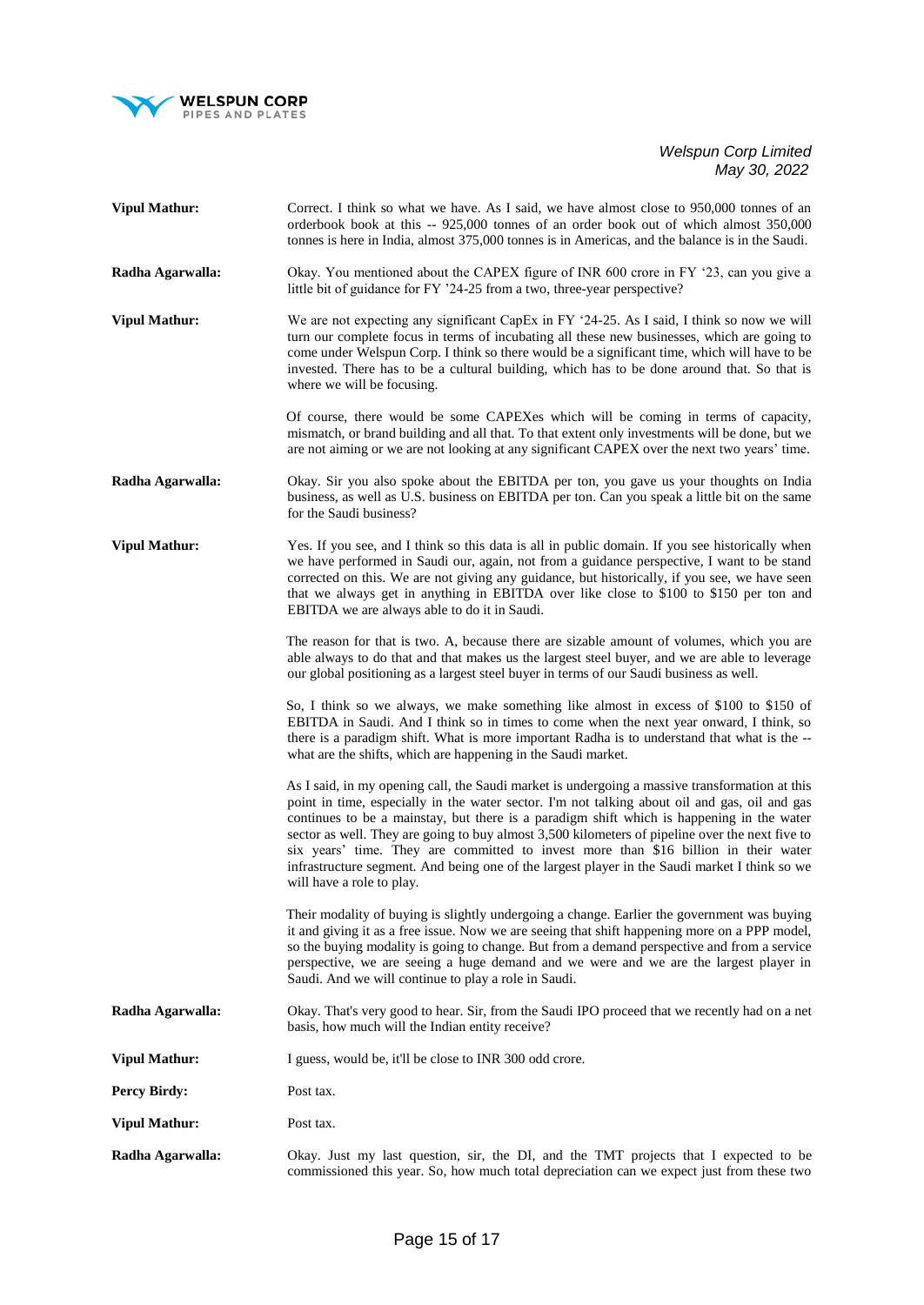

projects? Can it be increase of about INR 100 crore from these or can you just give us some figure around that?

- **Vipul Mathur:** I will have to circle back you on that Radha. Will that be okay with you, please?
- **Radha Agarwalla:** Yes. Sure, definitely.
- **Moderator:** Thank you. The next question is in the line of Anurag Patil from Roha Asset Managers. Please go ahead.
- **Anurag Patil:** Thank you for the opportunity. How do you see the debt number panning out in FY '23?
- **Vipul Mathur:** Sorry, I didn't get you, sorry?
- Anurag Patil: Sir, do we require any incremental debt in FY '23?
- **Vipul Mathur:** Percy?
- **Percy Birdy:** Yes, Anurag. So, Anurag, as of March '22 as you've seen, we have a net cash position of almost close to INR 175 crore. Since there is a CAPEX that is pending of close to INR 600 crore, which will be in this fiscal year, we do see that to this extent the borrowings will go up. However, our businesses are generating free cash flow as well. So, to some extent this INR 600 crore CAPEX will get compensated with the free cash flow, which will be generated by our businesses.
	- You also know that we are on track to make certain acquisitions. So, SBAPL that process is ongoing. And obviously some funds will be utilized there as well. But we are very conscious of our capital allocation strategy. And we rest assured that any project where we put in money, whether it is through capital expenditure or as an acquisition, it has to meet very stringent threshold return parameters. So there is no major impact apart from what we just highlighted.
- **Anurag Patil:** Okay, sir. Second question, sir, as we are getting very strong visibility across the three regions, can you provide some rough idea, what kind of a volumes we can expect in FY '23?
- **Vipul Mathur:** So, Anurag, if you look at it even today, we are almost at the first quarter, we have an orderbook of close to 925,000 metric ton, at this point in time. Majority of this order will have, will get executed in this financial year. And I'm sure that there would be some additional orders which will be coming up in the, on the way in the subsequent months and which will also get adjusted and accommodated. I think so we are -- means from a guidance perspective, I can tell you that we will be still aiming at close in excess of a million ton of an order execution in this year.
- **Anurag Patil:** Okay. Sir, U.S. order execution will start in second half and it will pan out till FY '24. Am I right?
- **Vipul Mathur:** It'll go till FY -- yes, it'll get completed by December of 2023. Yes.
- **Moderator:** Thank you, ladies, and gentlemen, that was the last question. I now hand the conference over to Mr. Vipul Mathur, MD and CEO, Welspun Corp Limited, for his closing comments.
- **Vipul Mathur:** Thank you very much, gentleman, for joining this call today. As I said, Welspun Corp is on a cusp of a complete transformation. And we have been traditionally a B2B player. We are now significantly creating a portfolio for our B2C and that transformation I'm sure will bring absolutely sustained earning predictability and value creation for all the stakeholders.
	- We have always seen your support in the past, and I look forward for your continued support in times to come as well. I am sure that we have been able to answer most of your questions to your satisfaction, but in case if you think that there's a couple of things, which you still want to get clarified, Abhinandan, Percy and Gaurav are here and they will be more than